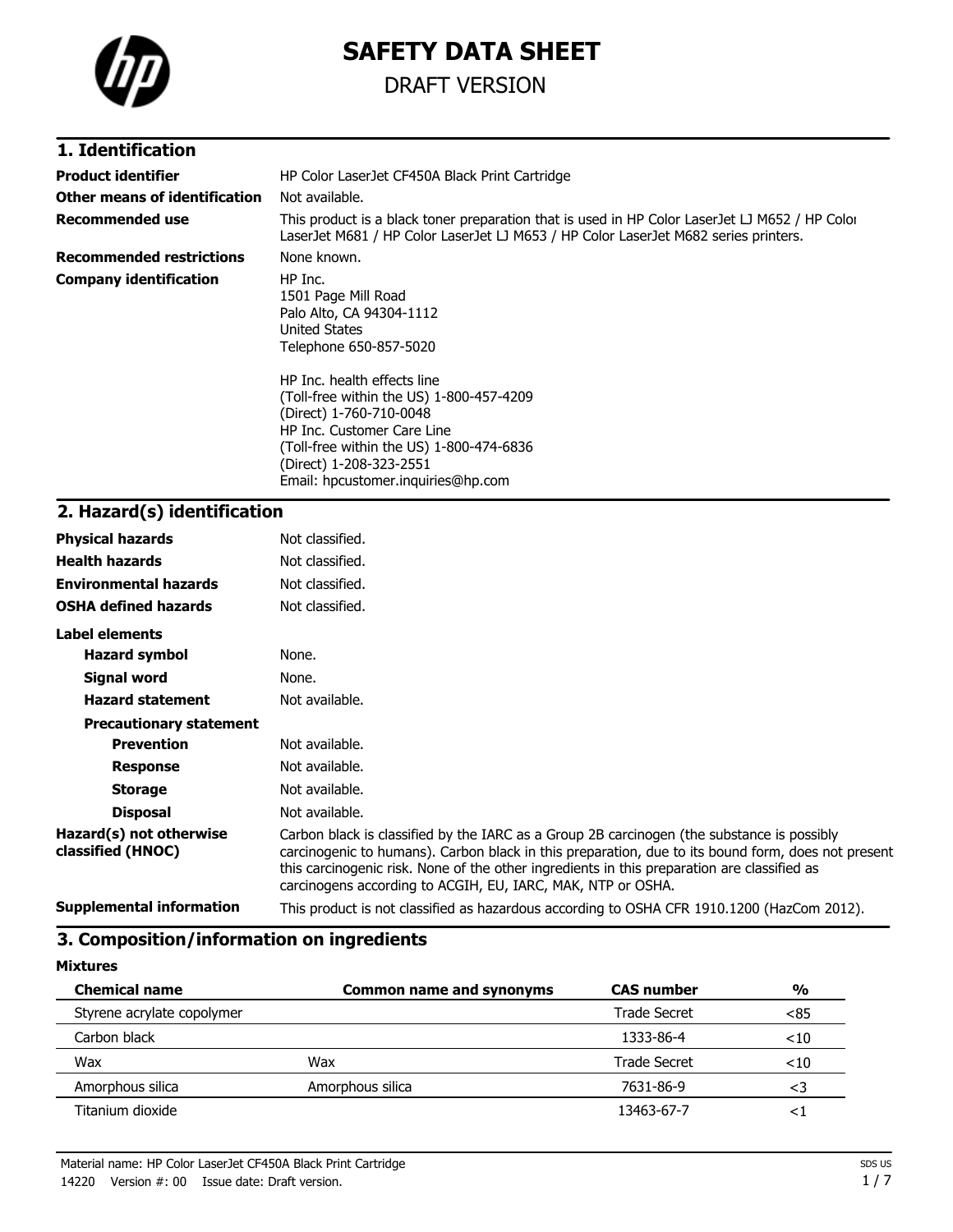| 4. First-aid measures                                    |                                                                                                                                                                                                   |
|----------------------------------------------------------|---------------------------------------------------------------------------------------------------------------------------------------------------------------------------------------------------|
| <b>Inhalation</b>                                        | Move person to fresh air immediately. If irritation persists, consult a physician.                                                                                                                |
| <b>Skin contact</b>                                      | Wash affected areas thoroughly with mild soap and water. Get medical attention if irritation<br>develops or persists.                                                                             |
| Eye contact                                              | Do not rub eyes. Immediately flush with large amounts of clean, warm water (low pressure) for at<br>least 15 minutes or until particles are removed. If irritation persists, consult a physician. |
| <b>Ingestion</b>                                         | Rinse mouth out with water. Drink one to two glasses of water. If symptoms occur, consult a<br>physician.                                                                                         |
| Most important<br>symptoms/effects, acute and<br>delayed | Not available.                                                                                                                                                                                    |

### **5. Fire-fighting measures**

| Suitable extinguishing media                                                     | CO2, water, or dry chemical                                                                                                                                                           |  |  |
|----------------------------------------------------------------------------------|---------------------------------------------------------------------------------------------------------------------------------------------------------------------------------------|--|--|
| Unsuitable extinguishing<br>media                                                | None known.<br>Not applicable.<br>Not available.                                                                                                                                      |  |  |
| <b>Specific hazards arising from</b><br>the chemical                             |                                                                                                                                                                                       |  |  |
| <b>Special protective equipment</b><br>and precautions for<br>firefighters       |                                                                                                                                                                                       |  |  |
| <b>Fire-fighting</b><br>equipment/instructions                                   | If fire occurs in the printer, treat as an electrical fire.                                                                                                                           |  |  |
| <b>Specific methods</b>                                                          | None established.                                                                                                                                                                     |  |  |
| 6. Accidental release measures                                                   |                                                                                                                                                                                       |  |  |
| <b>Personal precautions,</b><br>protective equipment and<br>emergency procedures | Minimize dust generation and accumulation.                                                                                                                                            |  |  |
| <b>Methods and materials for</b><br>containment and cleaning up                  | Not available.                                                                                                                                                                        |  |  |
| <b>Environmental precautions</b>                                                 | Do not flush into surface water or sanitary sewer system. See also section 13 Disposal<br>considerations.                                                                             |  |  |
| 7. Handling and storage                                                          |                                                                                                                                                                                       |  |  |
| <b>Precautions for safe handling</b>                                             | Keep out of the reach of children. Avoid inhalation of dust and contact with skin and eyes. Use with<br>adequate ventilation. Keep away from excessive heat, sparks, and open flames. |  |  |
| Conditions for safe storage,<br>including any                                    | Keep out of the reach of children. Keep tightly closed and dry. Store at room temperature. Store<br>away from strong oxidizers.                                                       |  |  |

### **8. Exposure controls/personal protection**

#### **Occupational exposure limits**

**incompatibilities**

| US. OSHA Table Z-1 Limits for Air Contaminants (29 CFR 1910.1000)<br><b>Form</b><br><b>Value</b><br><b>Type</b><br><b>Components</b> |             |                    |                     |  |
|--------------------------------------------------------------------------------------------------------------------------------------|-------------|--------------------|---------------------|--|
| Carbon black (CAS<br>1333-86-4)                                                                                                      | <b>PEL</b>  | $3.5 \text{ mg/m}$ |                     |  |
| Titanium dioxide (CAS<br>13463-67-7)                                                                                                 | <b>PEL</b>  | $15 \text{ mg/m}$  | Total dust.         |  |
| <b>US. ACGIH Threshold Limit Values</b>                                                                                              |             |                    |                     |  |
| <b>Components</b>                                                                                                                    | <b>Type</b> | <b>Value</b>       | <b>Form</b>         |  |
| Carbon black (CAS<br>1333-86-4)                                                                                                      | <b>TWA</b>  | $3 \text{ mg/m}$   | Inhalable fraction. |  |
| Titanium dioxide (CAS<br>13463-67-7)                                                                                                 | <b>TWA</b>  | $10$ mg/m $3$      |                     |  |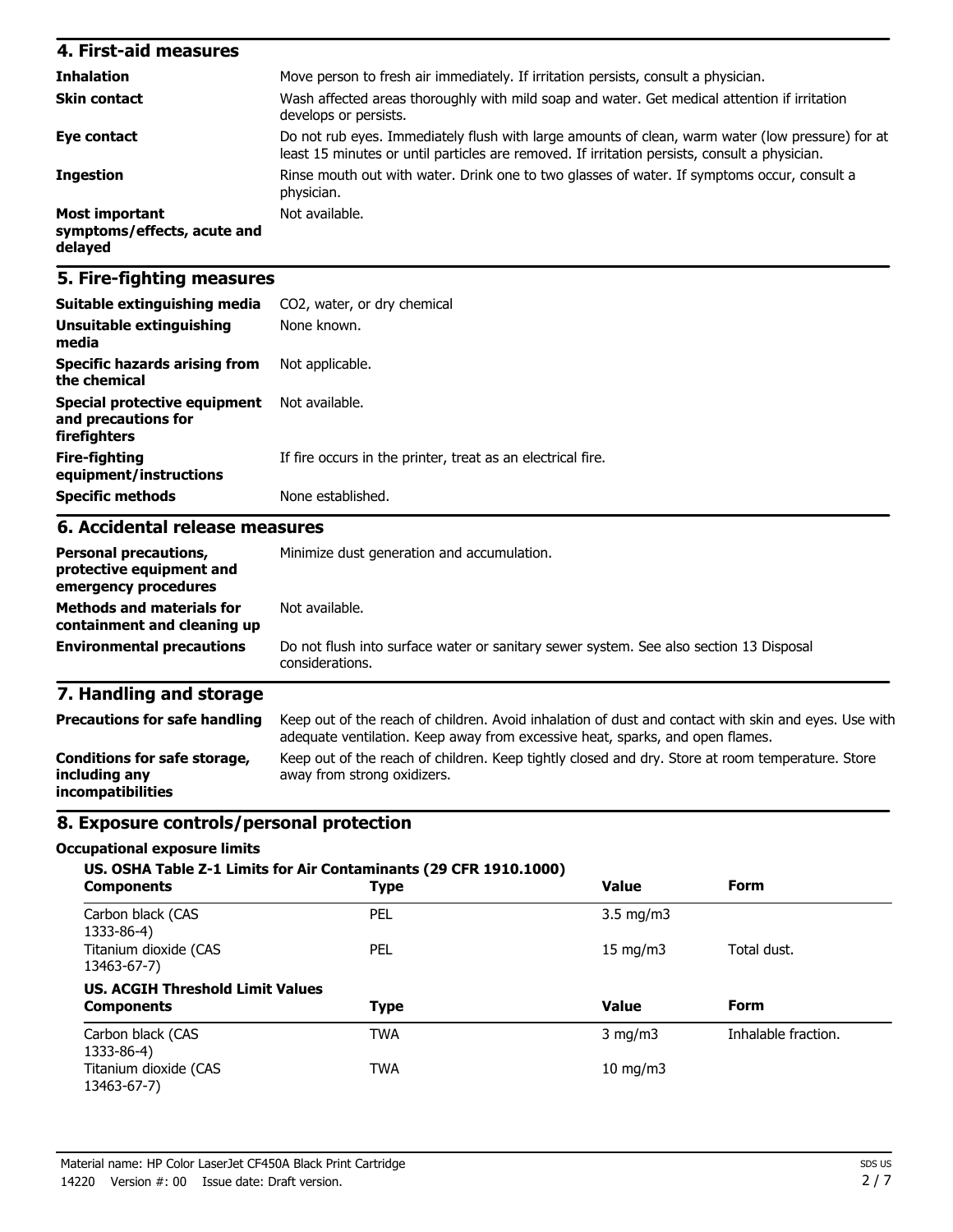| US. NIOSH: Pocket Guide to Chemical Hazards<br><b>Components</b>      | <b>Type</b>                                                                                    |                                                                                                                                        | <b>Value</b> |  |
|-----------------------------------------------------------------------|------------------------------------------------------------------------------------------------|----------------------------------------------------------------------------------------------------------------------------------------|--------------|--|
| Amorphous silica (CAS                                                 | <b>TWA</b>                                                                                     |                                                                                                                                        | $6$ mg/m3    |  |
| 7631-86-9)<br>Carbon black (CAS<br>1333-86-4)                         | <b>TWA</b>                                                                                     |                                                                                                                                        | $0.1$ mg/m3  |  |
| <b>Biological limit values</b><br><b>Exposure guidelines</b>          |                                                                                                | No biological exposure limits noted for the ingredient(s).<br>USA OSHA (TWA/PEL): 15 mg/m3 (Total Dust), 5 mg/m3 (Respirable Fraction) |              |  |
|                                                                       | ACGIH (TWA/TLV): 10 mg/m3 (Inhalable Particulate), 3 mg/m3 (Respirable Particulate)            |                                                                                                                                        |              |  |
|                                                                       | Amorphous silica: USA OSHA (TWA/PEL): 20 mppcf 80 (mg/m3)/%SiO2, ACGIH (TWA/TLV): 10<br>mg/m3  |                                                                                                                                        |              |  |
|                                                                       | TRGS 900 (Luftgrenzwert) - 10 mg/m3 (Einatembare partikel), 3 mg/m3 (Alveolengängige fraktion) |                                                                                                                                        |              |  |
|                                                                       |                                                                                                | UK WEL: 10 mg/m3 (Respirable Dust), 5 mg/m3 (Inhalable Dust)                                                                           |              |  |
| <b>Appropriate engineering</b><br>controls                            | Use in a well ventilated area.                                                                 |                                                                                                                                        |              |  |
| Individual protection measures, such as personal protective equipment |                                                                                                |                                                                                                                                        |              |  |
| <b>Eye/face protection</b>                                            | Not available.                                                                                 |                                                                                                                                        |              |  |
| <b>Skin protection</b>                                                |                                                                                                |                                                                                                                                        |              |  |
| <b>Hand protection</b>                                                | Not available.                                                                                 |                                                                                                                                        |              |  |
| <b>Other</b>                                                          | Not available.                                                                                 |                                                                                                                                        |              |  |
| <b>Respiratory protection</b><br><b>Thermal hazards</b>               | Not available.<br>Not available.                                                               |                                                                                                                                        |              |  |
| 9. Physical and chemical properties                                   |                                                                                                |                                                                                                                                        |              |  |
| <b>Appearance</b>                                                     | Fine powder                                                                                    |                                                                                                                                        |              |  |
| <b>Physical state</b>                                                 | Solid.                                                                                         |                                                                                                                                        |              |  |
| <b>Color</b>                                                          | Black.                                                                                         |                                                                                                                                        |              |  |
| Odor                                                                  | Slight plastic odor                                                                            |                                                                                                                                        |              |  |
| <b>Odor threshold</b>                                                 | Not available.                                                                                 |                                                                                                                                        |              |  |
| pH                                                                    | Not applicable                                                                                 |                                                                                                                                        |              |  |
| <b>Melting point/freezing point</b>                                   | Not available.                                                                                 |                                                                                                                                        |              |  |
| <b>Initial boiling point and</b><br>boiling range                     | Not applicable                                                                                 |                                                                                                                                        |              |  |
| <b>Flash point</b>                                                    | Not applicable                                                                                 |                                                                                                                                        |              |  |
| <b>Evaporation rate</b>                                               | Not applicable                                                                                 |                                                                                                                                        |              |  |
| <b>Flammability (solid, gas)</b>                                      | Not available.                                                                                 |                                                                                                                                        |              |  |
| <b>Upper/lower flammability or explosive limits</b>                   |                                                                                                |                                                                                                                                        |              |  |
| Flammability limit - lower Not flammable<br>(%)                       |                                                                                                |                                                                                                                                        |              |  |
| <b>Flammability limit -</b><br>upper $(% )$                           | Not available.                                                                                 |                                                                                                                                        |              |  |
| <b>Explosive limit - lower</b><br>(9/6)                               | Not available.                                                                                 |                                                                                                                                        |              |  |
| <b>Explosive limit - upper</b><br>(%)                                 | Not available.                                                                                 |                                                                                                                                        |              |  |
| <b>Vapor pressure</b>                                                 | Not applicable                                                                                 |                                                                                                                                        |              |  |
| Solubility(ies)                                                       |                                                                                                |                                                                                                                                        |              |  |
| <b>Solubility (water)</b>                                             |                                                                                                | Negligible in water. Partially soluble in toluene and xylene.                                                                          |              |  |
| <b>Partition coefficient</b><br>(n-octanol/water)                     | Not available.                                                                                 |                                                                                                                                        |              |  |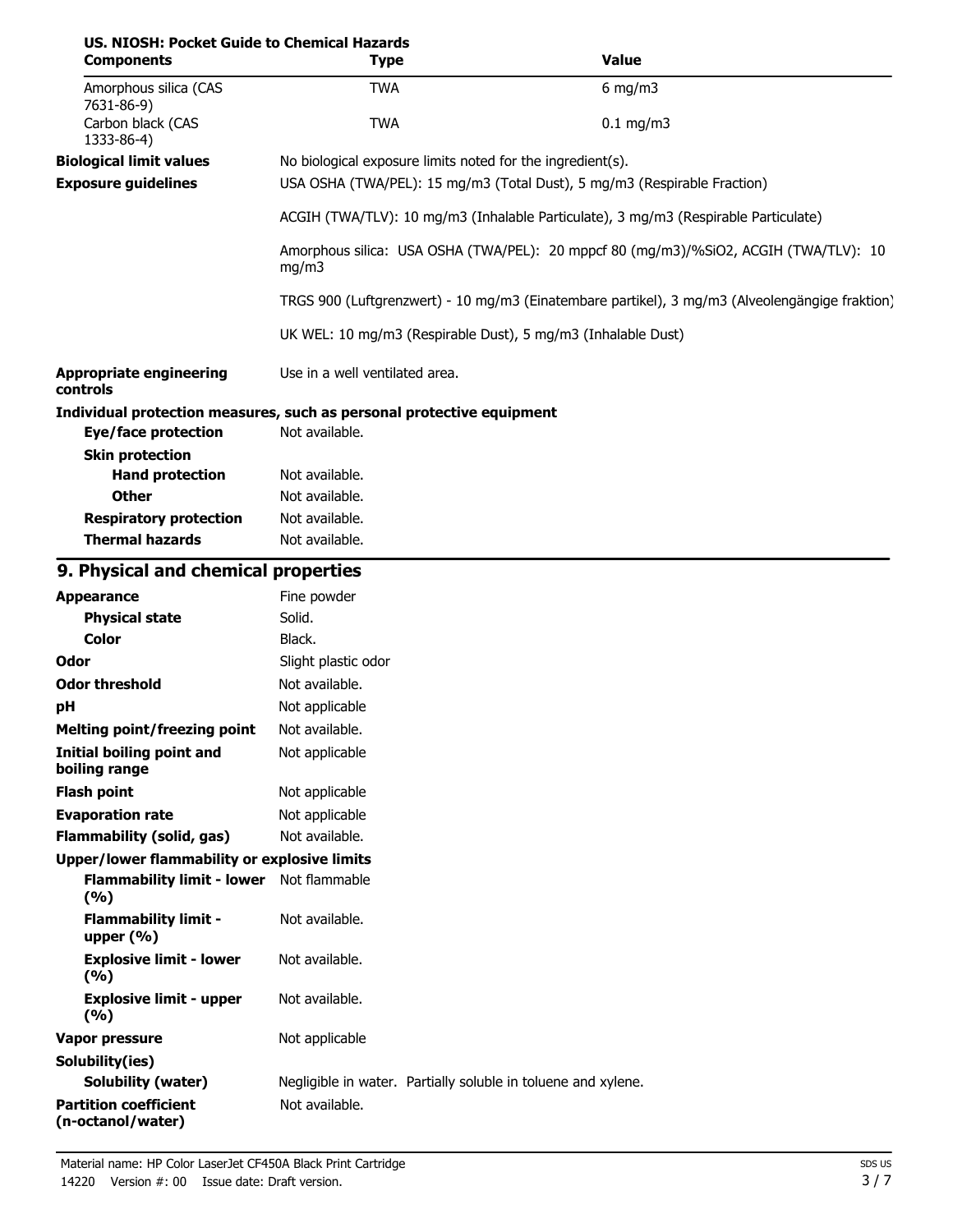| Not applicable             |
|----------------------------|
| $>$ 392 °F ( $>$ 200 °C)   |
| Not applicable             |
|                            |
| 0 % estimated              |
| 176 - 266 °F (80 - 130 °C) |
| $1 - 1.2$                  |
|                            |

## **10. Stability and reactivity**

| <b>Reactivity</b>                            | Not available.                          |
|----------------------------------------------|-----------------------------------------|
| <b>Chemical stability</b>                    | Stable under normal storage conditions. |
| <b>Possibility of hazardous</b><br>reactions | Will not occur.                         |
| <b>Conditions to avoid</b>                   | Imaging Drum: Exposure to light         |
| Incompatible materials                       | Strong oxidizers                        |
| <b>Hazardous decomposition</b><br>products   | Carbon monoxide and carbon dioxide.     |

## **11. Toxicological information**

| Symptoms related to the<br>physical, chemical and<br>toxicological characteristics                    | Not available.                                                                                                                                                                                                                                                                                                                                                                                                                                                                                                                                                                       |  |  |
|-------------------------------------------------------------------------------------------------------|--------------------------------------------------------------------------------------------------------------------------------------------------------------------------------------------------------------------------------------------------------------------------------------------------------------------------------------------------------------------------------------------------------------------------------------------------------------------------------------------------------------------------------------------------------------------------------------|--|--|
| <b>Information on toxicological effects</b>                                                           |                                                                                                                                                                                                                                                                                                                                                                                                                                                                                                                                                                                      |  |  |
| <b>Acute toxicity</b>                                                                                 | Based on available data, the classification criteria are not met.                                                                                                                                                                                                                                                                                                                                                                                                                                                                                                                    |  |  |
| Skin corrosion/irritation                                                                             | Based on available data, the classification criteria are not met.                                                                                                                                                                                                                                                                                                                                                                                                                                                                                                                    |  |  |
| Serious eye damage/eye<br>irritation                                                                  | Based on available data, the classification criteria are not met.                                                                                                                                                                                                                                                                                                                                                                                                                                                                                                                    |  |  |
| Respiratory or skin sensitization                                                                     |                                                                                                                                                                                                                                                                                                                                                                                                                                                                                                                                                                                      |  |  |
| <b>Respiratory sensitization</b>                                                                      | Based on available data, the classification criteria are not met.                                                                                                                                                                                                                                                                                                                                                                                                                                                                                                                    |  |  |
| <b>Skin sensitization</b>                                                                             | Based on available data, the classification criteria are not met.                                                                                                                                                                                                                                                                                                                                                                                                                                                                                                                    |  |  |
| Germ cell mutagenicity                                                                                | Negative, does not indicate mutagenic potential (Ames Test: Salmonella typhimurium)<br>Based on available data, the classification criteria are not met.                                                                                                                                                                                                                                                                                                                                                                                                                             |  |  |
| <b>Carcinogenicity</b>                                                                                | Based on available data, the classification criteria are not met.                                                                                                                                                                                                                                                                                                                                                                                                                                                                                                                    |  |  |
|                                                                                                       | Carbon black is classified as a carcinogen by the IARC (possibly carcinogenic to humans, Group<br>2B) and by the State of California under Proposition 65. In their evaluations of carbon black, both<br>organizations indicate that exposure to carbon black, per se, does not occur when it remains<br>bound within a product matrix, specifically, rubber, ink, or paint. Carbon black is present only in a<br>bound form in this preparation. None of the other ingredients in this preparation are classified as<br>carcinogens according to ACGIH, EU, IARC, MAK, NTP or OSHA. |  |  |
|                                                                                                       | <b>IARC Monographs. Overall Evaluation of Carcinogenicity</b>                                                                                                                                                                                                                                                                                                                                                                                                                                                                                                                        |  |  |
| Amorphous silica (CAS 7631-86-9)<br>Carbon black (CAS 1333-86-4)<br>Titanium dioxide (CAS 13463-67-7) | 3 Not classifiable as to carcinogenicity to humans.<br>2B Possibly carcinogenic to humans.<br>2B Possibly carcinogenic to humans.                                                                                                                                                                                                                                                                                                                                                                                                                                                    |  |  |
| <b>Reproductive toxicity</b>                                                                          | Based on available data, the classification criteria are not met.                                                                                                                                                                                                                                                                                                                                                                                                                                                                                                                    |  |  |
| Specific target organ toxicity<br>- single exposure                                                   | Based on available data, the classification criteria are not met.                                                                                                                                                                                                                                                                                                                                                                                                                                                                                                                    |  |  |
| Specific target organ toxicity<br>- repeated exposure                                                 | Based on available data, the classification criteria are not met.                                                                                                                                                                                                                                                                                                                                                                                                                                                                                                                    |  |  |
| Aspiration hazard                                                                                     | Based on available data, the classification criteria are not met.                                                                                                                                                                                                                                                                                                                                                                                                                                                                                                                    |  |  |
| <b>Further information</b>                                                                            | Complete toxicity data are not available for this specific formulation<br>Refer to Section 2 for potential health effects and Section 4 for first aid measures.                                                                                                                                                                                                                                                                                                                                                                                                                      |  |  |
|                                                                                                       |                                                                                                                                                                                                                                                                                                                                                                                                                                                                                                                                                                                      |  |  |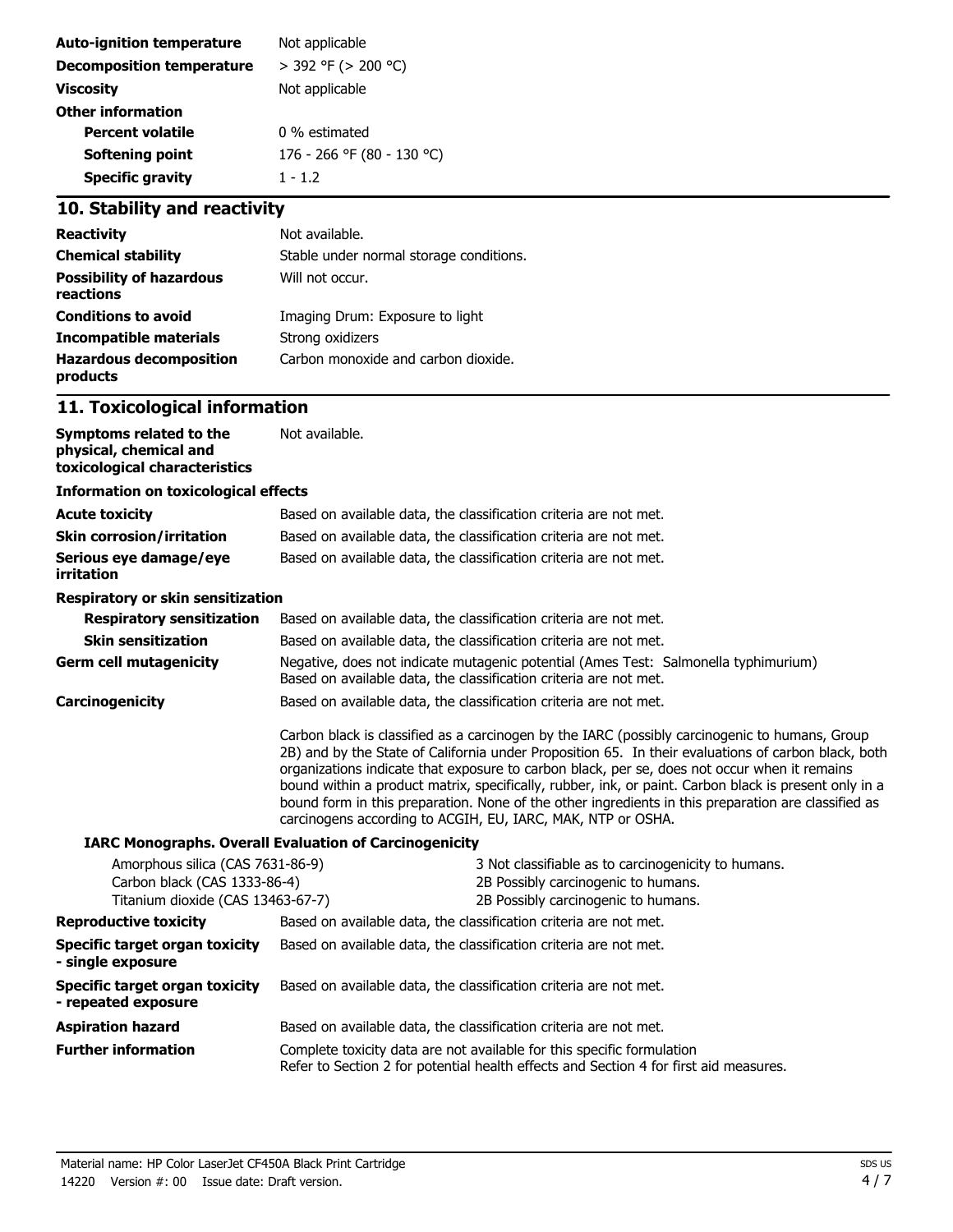| <b>Components</b>                                                       | <b>Species</b>         |                                                                                           | <b>Test Results</b>                                                                                                                                                                                       |
|-------------------------------------------------------------------------|------------------------|-------------------------------------------------------------------------------------------|-----------------------------------------------------------------------------------------------------------------------------------------------------------------------------------------------------------|
| Amorphous silica (CAS 7631-86-9)                                        |                        |                                                                                           |                                                                                                                                                                                                           |
| <b>Acute</b>                                                            |                        |                                                                                           |                                                                                                                                                                                                           |
| <b>Oral</b>                                                             |                        |                                                                                           |                                                                                                                                                                                                           |
| LD50                                                                    | Mouse                  |                                                                                           | > 15000 mg/kg                                                                                                                                                                                             |
|                                                                         | Rat                    |                                                                                           | > 22500 mg/kg                                                                                                                                                                                             |
| Carbon black (CAS 1333-86-4)                                            |                        |                                                                                           |                                                                                                                                                                                                           |
| <b>Acute</b>                                                            |                        |                                                                                           |                                                                                                                                                                                                           |
| <b>Oral</b>                                                             |                        |                                                                                           |                                                                                                                                                                                                           |
| LD50                                                                    | Rat                    |                                                                                           | $>8000$ mg/kg                                                                                                                                                                                             |
| 12. Ecological information                                              |                        |                                                                                           |                                                                                                                                                                                                           |
| <b>Ecotoxicity</b>                                                      |                        |                                                                                           |                                                                                                                                                                                                           |
| <b>Product</b>                                                          |                        | <b>Species</b>                                                                            | <b>Test Results</b>                                                                                                                                                                                       |
| HP Color LaserJet CF450A Black Print Cartridge                          |                        |                                                                                           |                                                                                                                                                                                                           |
| <b>Aquatic</b>                                                          |                        |                                                                                           |                                                                                                                                                                                                           |
| Algae                                                                   | ErC50                  | Algae                                                                                     | > 100 mg/l, 72 Hours                                                                                                                                                                                      |
| Crustacea                                                               | <b>EC50</b>            | Crustacea                                                                                 | > 100 mg/l, 48 Hours                                                                                                                                                                                      |
| Fish                                                                    | <b>LC50</b>            | Fish                                                                                      | > 100 mg/l, 96 Hours                                                                                                                                                                                      |
| <b>Components</b>                                                       |                        | <b>Species</b>                                                                            | <b>Test Results</b>                                                                                                                                                                                       |
| Titanium dioxide (CAS 13463-67-7)<br><b>Aquatic</b>                     |                        |                                                                                           |                                                                                                                                                                                                           |
| Crustacea                                                               | <b>EC50</b>            | Water flea (Daphnia magna)                                                                | > 1000 mg/l, 48 hours                                                                                                                                                                                     |
| <b>Fish</b>                                                             | <b>LC50</b>            | Mummichog (Fundulus heteroclitus)                                                         | $> 1000$ mg/l, 96 hours                                                                                                                                                                                   |
| <b>Persistence and degradability</b>                                    | Not available.         |                                                                                           |                                                                                                                                                                                                           |
| <b>Bioaccumulative potential</b>                                        | Not available.         |                                                                                           |                                                                                                                                                                                                           |
| <b>Mobility in soil</b>                                                 | Not available.         |                                                                                           |                                                                                                                                                                                                           |
| <b>Other adverse effects</b>                                            | Not available.         |                                                                                           |                                                                                                                                                                                                           |
| 13. Disposal considerations                                             |                        |                                                                                           |                                                                                                                                                                                                           |
| <b>Disposal instructions</b>                                            | and local regulations. | Do not shred toner cartridge, unless dust-explosion prevention measures are taken. Finely | dispersed particles may form explosive mixtures in air. Dispose of in compliance with federal, state,                                                                                                     |
|                                                                         |                        | available in your location, please visit http://www.hp.com/recycle.                       | HP's Planet Partners (trademark) supplies recycling program enables simple, convenient recycling of<br>HP original inkjet and LaserJet supplies. For more information and to determine if this service is |
| 14. Transport information                                               |                        |                                                                                           |                                                                                                                                                                                                           |
| <b>Further information</b>                                              |                        | Not a dangerous good under DOT, IATA, ADR, IMDG, or RID.                                  |                                                                                                                                                                                                           |
| 15. Regulatory information                                              |                        |                                                                                           |                                                                                                                                                                                                           |
| <b>US federal regulations</b>                                           | under TSCA.            |                                                                                           | US EPA TSCA Inventory: All chemical substances in this product comply with all rules or orders                                                                                                            |
| TSCA Section 12(b) Export Notification (40 CFR 707, Subpt. D)           |                        |                                                                                           |                                                                                                                                                                                                           |
| Not regulated.<br><b>CERCLA Hazardous Substance List (40 CFR 302.4)</b> |                        |                                                                                           |                                                                                                                                                                                                           |
| Not listed.<br><b>SARA 304 Emergency release notification</b>           |                        |                                                                                           |                                                                                                                                                                                                           |
| Not regulated.<br>Not listed.                                           |                        | OSHA Specifically Regulated Substances (29 CFR 1910.1001-1050)                            |                                                                                                                                                                                                           |
|                                                                         |                        |                                                                                           |                                                                                                                                                                                                           |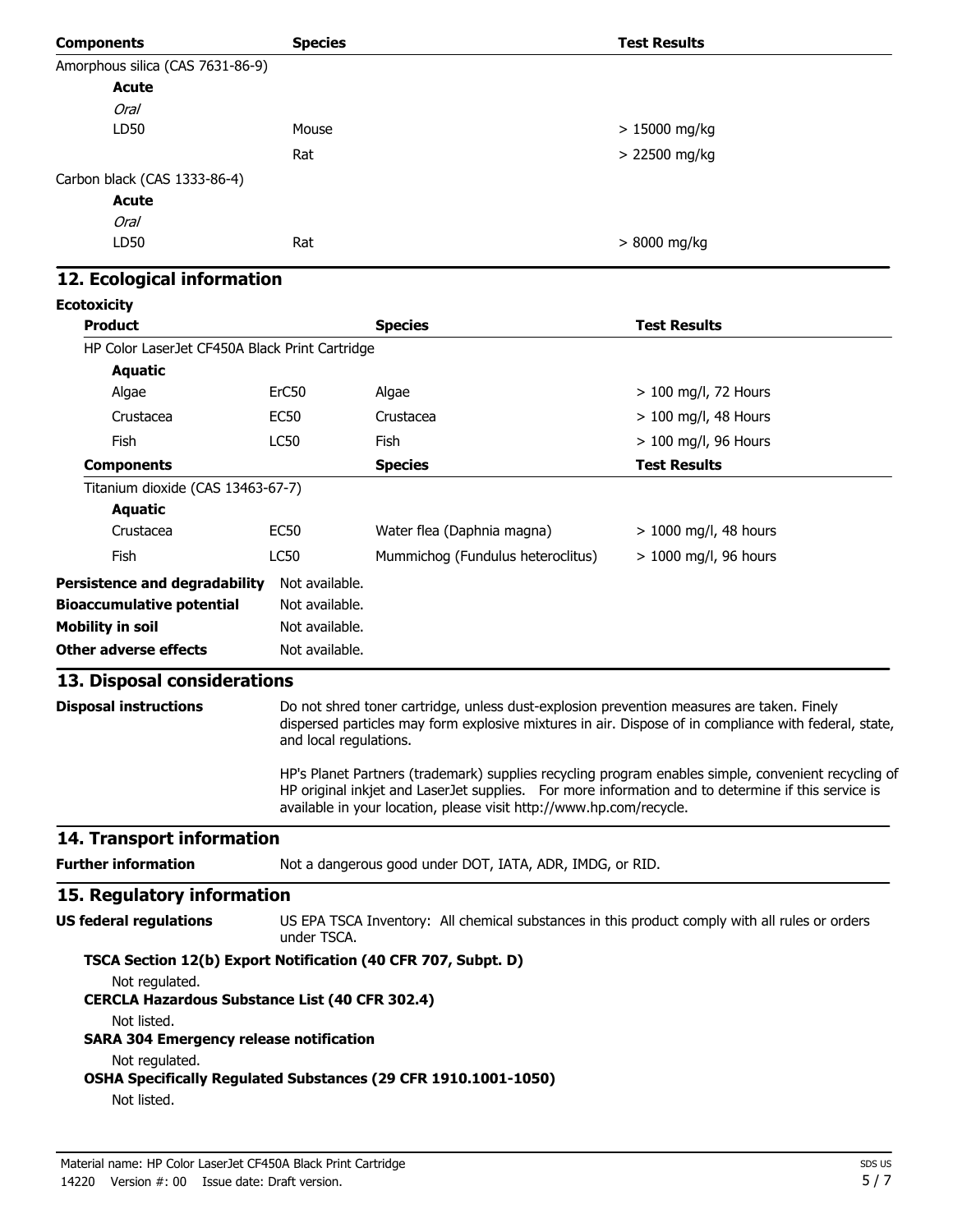|                                                                                                                                      | <b>Superfund Amendments and Reauthorization Act of 1986 (SARA)</b>                                                                                                                                                                                                                                                                                                                                                                                                                                                   |  |  |
|--------------------------------------------------------------------------------------------------------------------------------------|----------------------------------------------------------------------------------------------------------------------------------------------------------------------------------------------------------------------------------------------------------------------------------------------------------------------------------------------------------------------------------------------------------------------------------------------------------------------------------------------------------------------|--|--|
| <b>Hazard categories</b>                                                                                                             | Immediate Hazard - No<br>Delayed Hazard - No<br>Fire Hazard - No<br>Pressure Hazard - No<br>Reactivity Hazard - No                                                                                                                                                                                                                                                                                                                                                                                                   |  |  |
| <b>SARA 302 Extremely hazardous substance</b>                                                                                        |                                                                                                                                                                                                                                                                                                                                                                                                                                                                                                                      |  |  |
| Not listed.                                                                                                                          |                                                                                                                                                                                                                                                                                                                                                                                                                                                                                                                      |  |  |
| <b>SARA 311/312</b><br><b>Hazardous chemical</b>                                                                                     | No                                                                                                                                                                                                                                                                                                                                                                                                                                                                                                                   |  |  |
| <b>Other federal regulations</b><br><b>Safe Drinking Water Act</b><br>(SDWA)                                                         | Not regulated.                                                                                                                                                                                                                                                                                                                                                                                                                                                                                                       |  |  |
| <b>US state regulations</b>                                                                                                          |                                                                                                                                                                                                                                                                                                                                                                                                                                                                                                                      |  |  |
| <b>US. Massachusetts RTK - Substance List</b>                                                                                        |                                                                                                                                                                                                                                                                                                                                                                                                                                                                                                                      |  |  |
| Amorphous silica (CAS 7631-86-9)<br>Carbon black (CAS 1333-86-4)<br>Titanium dioxide (CAS 13463-67-7)                                | US. New Jersey Worker and Community Right-to-Know Act                                                                                                                                                                                                                                                                                                                                                                                                                                                                |  |  |
| Carbon black (CAS 1333-86-4)<br>Titanium dioxide (CAS 13463-67-7)                                                                    | US. Pennsylvania Worker and Community Right-to-Know Law                                                                                                                                                                                                                                                                                                                                                                                                                                                              |  |  |
| Amorphous silica (CAS 7631-86-9)<br>Carbon black (CAS 1333-86-4)<br>Titanium dioxide (CAS 13463-67-7)<br><b>US. Rhode Island RTK</b> |                                                                                                                                                                                                                                                                                                                                                                                                                                                                                                                      |  |  |
| Not regulated.                                                                                                                       |                                                                                                                                                                                                                                                                                                                                                                                                                                                                                                                      |  |  |
| <b>US. California Proposition 65</b>                                                                                                 |                                                                                                                                                                                                                                                                                                                                                                                                                                                                                                                      |  |  |
|                                                                                                                                      | US - California Proposition 65 - CRT: Listed date/Carcinogenic substance                                                                                                                                                                                                                                                                                                                                                                                                                                             |  |  |
| 1333-86-4)                                                                                                                           | CARBON BLACK (AIRBORNE, UNBOUND PARTICLES Listed: February 21, 2003<br>OF RESPIRABLE SIZE [<= 10 MICROMETERS]) (CAS<br>TITANIUM DIOXIDE (AIRBORNE, UNBOUND<br>Listed: September 2, 2011<br>PARTICLES OF RESPIRABLE SIZE) (CAS 13463-67-7)                                                                                                                                                                                                                                                                            |  |  |
| <b>Regulatory information</b>                                                                                                        | All chemical substances in this HP product have been notified or are exempt from notification under<br>chemical substances notification laws in the following countries: US (TSCA), EU (EINECS/ELINCS),<br>Switzerland, Canada (DSL/NDSL), Australia, Japan, Philippines, South Korea, New Zealand, and<br>China.                                                                                                                                                                                                    |  |  |
|                                                                                                                                      | 16. Other information, including date of preparation or last revision                                                                                                                                                                                                                                                                                                                                                                                                                                                |  |  |
| <b>Issue date</b>                                                                                                                    | Draft version.                                                                                                                                                                                                                                                                                                                                                                                                                                                                                                       |  |  |
| <b>Version #</b>                                                                                                                     | Draft version.                                                                                                                                                                                                                                                                                                                                                                                                                                                                                                       |  |  |
| <b>Disclaimer</b>                                                                                                                    | This Safety Data Sheet document is provided without charge to customers of HP. Data is the most<br>current known to HP at the time of preparation of this document and is believed to be accurate. It<br>should not be construed as guaranteeing specific properties of the products as described or<br>suitability for a particular application. This document was prepared to the requirements of the<br>jurisdiction specified in Section 1 above and may not meet regulatory requirements in other<br>countries. |  |  |
| <b>Manufacturer information</b>                                                                                                      | HP Inc.<br>11311 Chinden Boulevard<br>Boise, ID 83714 USA                                                                                                                                                                                                                                                                                                                                                                                                                                                            |  |  |

(Direct) 1-503-494-7199

(Toll-free within the US) 1-800-457-4209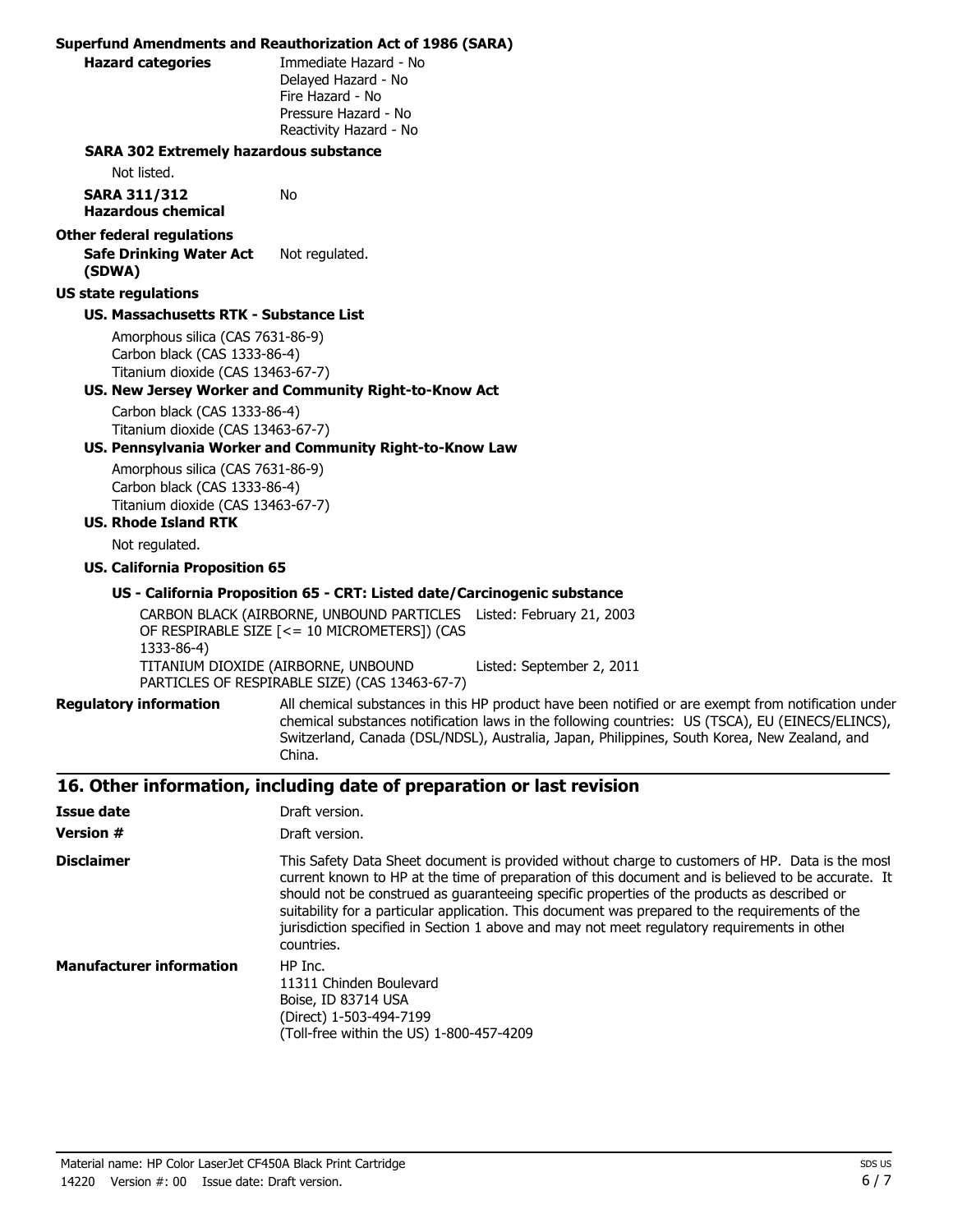#### **Explanation of abbreviations**

| <b>ACGIH</b>  | American Conference of Governmental Industrial Hygienists           |
|---------------|---------------------------------------------------------------------|
| <b>CAS</b>    | <b>Chemical Abstracts Service</b>                                   |
| <b>CERCLA</b> | Comprehensive Environmental Response Compensation and Liability Act |
| <b>CFR</b>    | Code of Federal Regulations                                         |
| <b>COC</b>    | Cleveland Open Cup                                                  |
| <b>DOT</b>    | Department of Transportation                                        |
| <b>EPCRA</b>  | Emergency Planning and Community Right-to-Know Act (aka SARA)       |
| <b>IARC</b>   | International Agency for Research on Cancer                         |
| <b>NIOSH</b>  | National Institute for Occupational Safety and Health               |
| <b>NTP</b>    | National Toxicology Program                                         |
| <b>OSHA</b>   | Occupational Safety and Health Administration                       |
| <b>PEL</b>    | Permissible Exposure Limit                                          |
| <b>RCRA</b>   | Resource Conservation and Recovery Act                              |
| <b>REC</b>    | Recommended                                                         |
| <b>REL</b>    | Recommended Exposure Limit                                          |
| <b>SARA</b>   | Superfund Amendments and Reauthorization Act of 1986                |
| <b>STEL</b>   | Short-Term Exposure Limit                                           |
| <b>TCLP</b>   | Toxicity Characteristics Leaching Procedure                         |
| <b>TLV</b>    | <b>Threshold Limit Value</b>                                        |
| <b>TSCA</b>   | <b>Toxic Substances Control Act</b>                                 |
| voc           | Volatile Organic Compounds                                          |
|               |                                                                     |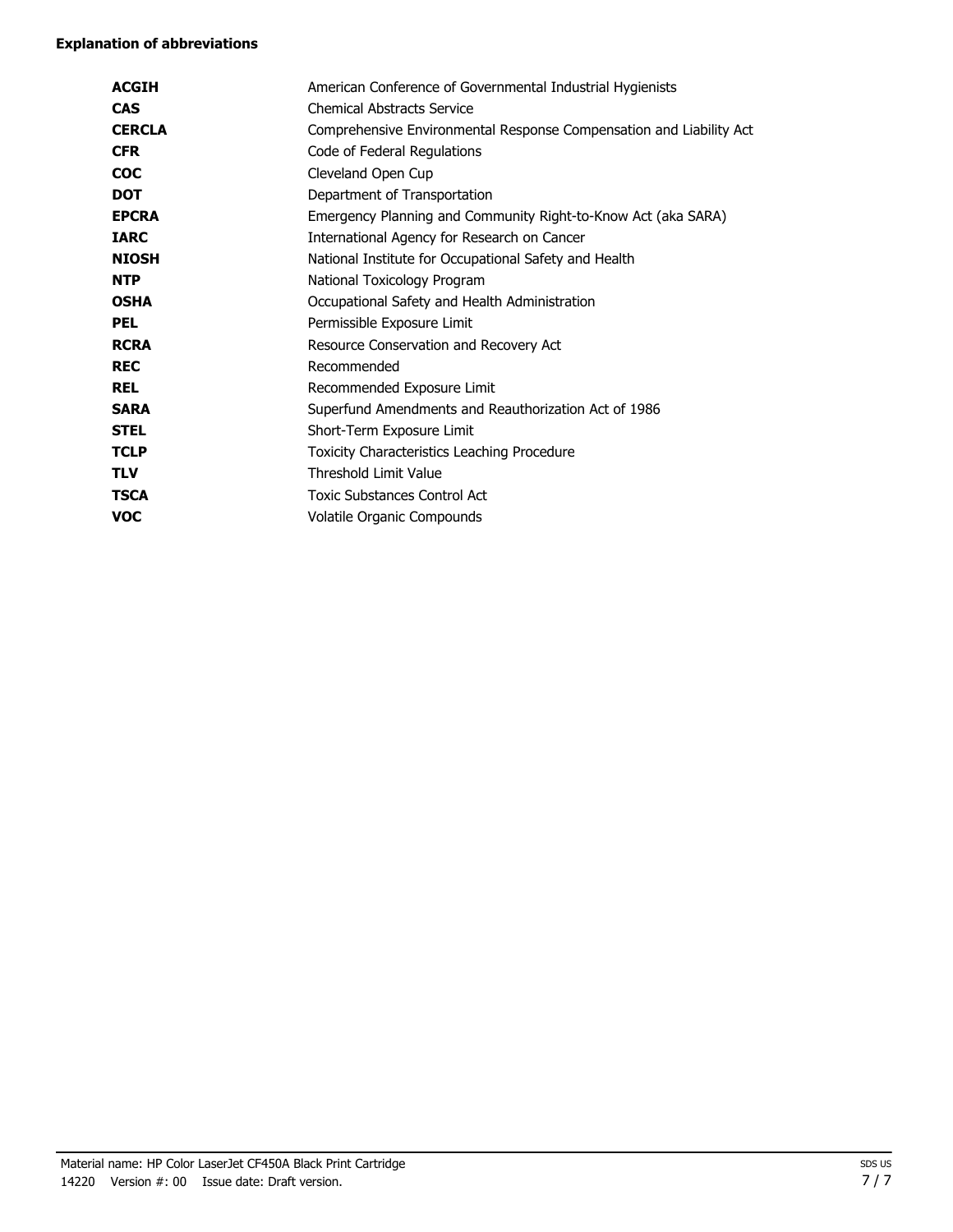

# **SAFETY DATA SHEET**

## DRAFT VERSION

### **1. Identification**

| <b>Product identifier</b>       | HP Color LaserJet CF460X-XC Black Print Cartridge                                                                                                                                                                                             |  |  |  |
|---------------------------------|-----------------------------------------------------------------------------------------------------------------------------------------------------------------------------------------------------------------------------------------------|--|--|--|
| Other means of identification   | Not available.                                                                                                                                                                                                                                |  |  |  |
| Recommended use                 | This product is a black toner preparation that is used in HP Color LaserJet LJ M652 / HP Color<br>LaserJet M681 / HP Color LaserJet LJ M653 / HP Color LaserJet M682 series printers.                                                         |  |  |  |
| <b>Recommended restrictions</b> | None known.                                                                                                                                                                                                                                   |  |  |  |
| <b>Company identification</b>   | HP Inc.<br>1501 Page Mill Road<br>Palo Alto, CA 94304-1112<br>United States<br>Telephone 650-857-5020                                                                                                                                         |  |  |  |
|                                 | HP Inc. health effects line<br>(Toll-free within the US) 1-800-457-4209<br>(Direct) 1-760-710-0048<br>HP Inc. Customer Care Line<br>(Toll-free within the US) 1-800-474-6836<br>(Direct) 1-208-323-2551<br>Email: hpcustomer.inguiries@hp.com |  |  |  |

## **2. Hazard(s) identification**

| <b>Physical hazards</b>                      | Not classified.                                                                                                                                                                                                                                                                                                                                                |
|----------------------------------------------|----------------------------------------------------------------------------------------------------------------------------------------------------------------------------------------------------------------------------------------------------------------------------------------------------------------------------------------------------------------|
| <b>Health hazards</b>                        | Not classified.                                                                                                                                                                                                                                                                                                                                                |
| <b>Environmental hazards</b>                 | Not classified.                                                                                                                                                                                                                                                                                                                                                |
| <b>OSHA defined hazards</b>                  | Not classified.                                                                                                                                                                                                                                                                                                                                                |
| Label elements                               |                                                                                                                                                                                                                                                                                                                                                                |
| <b>Hazard symbol</b>                         | None.                                                                                                                                                                                                                                                                                                                                                          |
| Signal word                                  | None.                                                                                                                                                                                                                                                                                                                                                          |
| <b>Hazard statement</b>                      | Not available.                                                                                                                                                                                                                                                                                                                                                 |
| <b>Precautionary statement</b>               |                                                                                                                                                                                                                                                                                                                                                                |
| <b>Prevention</b>                            | Not available.                                                                                                                                                                                                                                                                                                                                                 |
| <b>Response</b>                              | Not available.                                                                                                                                                                                                                                                                                                                                                 |
| <b>Storage</b>                               | Not available.                                                                                                                                                                                                                                                                                                                                                 |
| <b>Disposal</b>                              | Not available.                                                                                                                                                                                                                                                                                                                                                 |
| Hazard(s) not otherwise<br>classified (HNOC) | Carbon black is classified by the IARC as a Group 2B carcinogen (the substance is possibly<br>carcinogenic to humans). Carbon black in this preparation, due to its bound form, does not present<br>this carcinogenic risk. None of the other ingredients in this preparation are classified as<br>carcinogens according to ACGIH, EU, IARC, MAK, NTP or OSHA. |
| <b>Supplemental information</b>              | This product is not classified as hazardous according to OSHA CFR 1910.1200 (HazCom 2012).                                                                                                                                                                                                                                                                     |
|                                              |                                                                                                                                                                                                                                                                                                                                                                |

### **3. Composition/information on ingredients**

**Mixtures**

| <b>Chemical name</b>       | <b>Common name and synonyms</b> |              | $\frac{0}{0}$ |
|----------------------------|---------------------------------|--------------|---------------|
| Styrene acrylate copolymer |                                 | Trade Secret | < 85          |
| Carbon black               |                                 | 1333-86-4    | $<$ 10        |
| Wax                        | Wax                             | Trade Secret | $<$ 10        |
| Amorphous silica           | Amorphous silica                | 7631-86-9    | <3            |
| Titanium dioxide           |                                 | 13463-67-7   | <⊺            |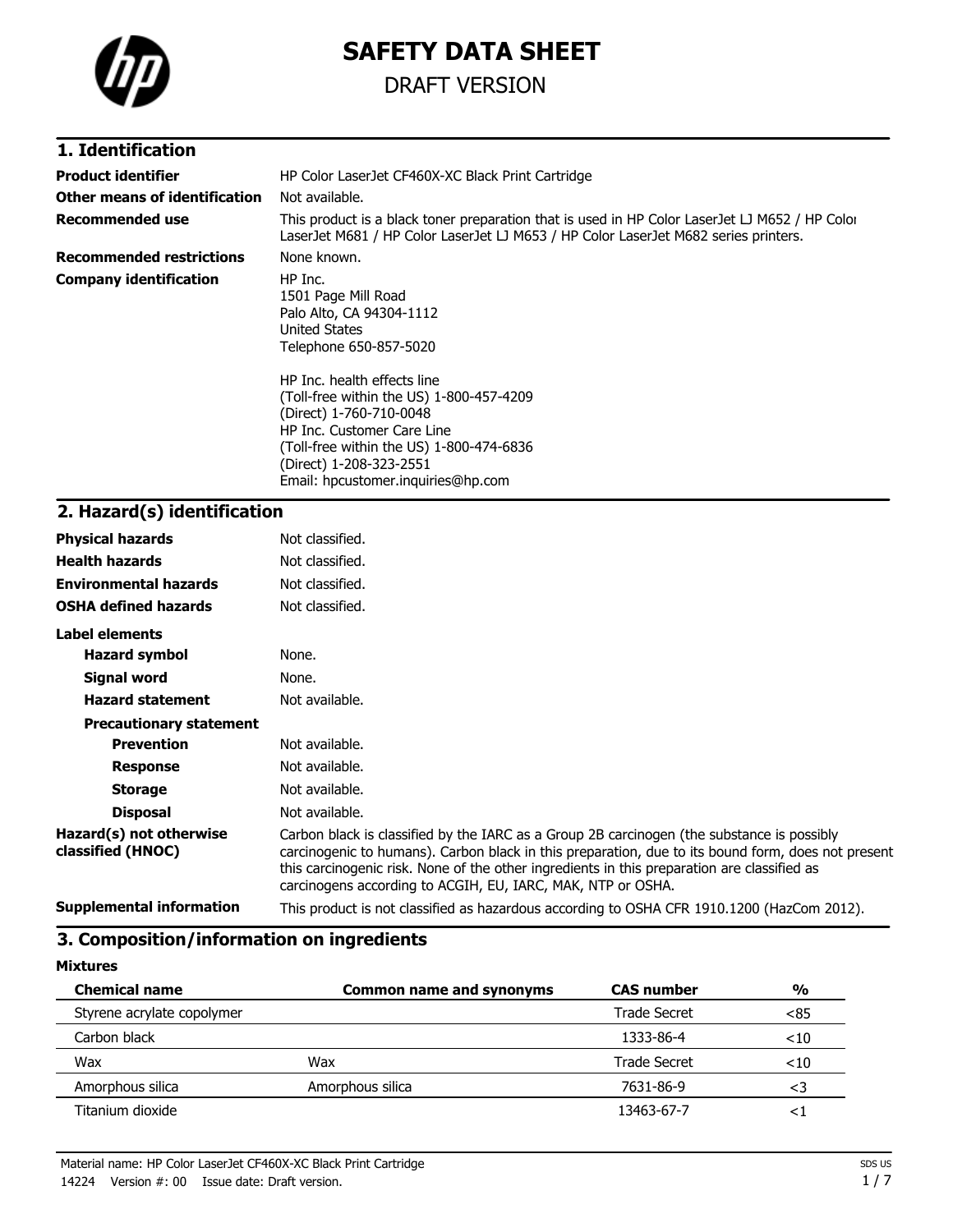| 4. First-aid measures                                    |                                                                                                                                                                                                   |
|----------------------------------------------------------|---------------------------------------------------------------------------------------------------------------------------------------------------------------------------------------------------|
| <b>Inhalation</b>                                        | Move person to fresh air immediately. If irritation persists, consult a physician.                                                                                                                |
| <b>Skin contact</b>                                      | Wash affected areas thoroughly with mild soap and water. Get medical attention if irritation<br>develops or persists.                                                                             |
| Eye contact                                              | Do not rub eyes. Immediately flush with large amounts of clean, warm water (low pressure) for at<br>least 15 minutes or until particles are removed. If irritation persists, consult a physician. |
| <b>Ingestion</b>                                         | Rinse mouth out with water. Drink one to two glasses of water. If symptoms occur, consult a<br>physician.                                                                                         |
| Most important<br>symptoms/effects, acute and<br>delayed | Not available.                                                                                                                                                                                    |

### **5. Fire-fighting measures**

| Suitable extinguishing media                                                     | CO2, water, or dry chemical                                                                                                                                                           |  |  |  |  |
|----------------------------------------------------------------------------------|---------------------------------------------------------------------------------------------------------------------------------------------------------------------------------------|--|--|--|--|
| <b>Unsuitable extinguishing</b><br>media                                         | None known.                                                                                                                                                                           |  |  |  |  |
| <b>Specific hazards arising from</b><br>the chemical                             | Not applicable.                                                                                                                                                                       |  |  |  |  |
| <b>Special protective equipment</b><br>and precautions for<br>firefighters       | Not available.                                                                                                                                                                        |  |  |  |  |
| <b>Fire-fighting</b><br>equipment/instructions                                   | If fire occurs in the printer, treat as an electrical fire.                                                                                                                           |  |  |  |  |
| <b>Specific methods</b>                                                          | None established.                                                                                                                                                                     |  |  |  |  |
| 6. Accidental release measures                                                   |                                                                                                                                                                                       |  |  |  |  |
| <b>Personal precautions,</b><br>protective equipment and<br>emergency procedures | Minimize dust generation and accumulation.                                                                                                                                            |  |  |  |  |
| <b>Methods and materials for</b><br>containment and cleaning up                  | Not available.                                                                                                                                                                        |  |  |  |  |
| <b>Environmental precautions</b>                                                 | Do not flush into surface water or sanitary sewer system. See also section 13 Disposal<br>considerations.                                                                             |  |  |  |  |
| 7. Handling and storage                                                          |                                                                                                                                                                                       |  |  |  |  |
| <b>Precautions for safe handling</b>                                             | Keep out of the reach of children. Avoid inhalation of dust and contact with skin and eyes. Use with<br>adequate ventilation. Keep away from excessive heat, sparks, and open flames. |  |  |  |  |
| Conditions for safe storage,<br>including any                                    | Keep out of the reach of children. Keep tightly closed and dry. Store at room temperature. Store<br>away from strong oxidizers.                                                       |  |  |  |  |

### **8. Exposure controls/personal protection**

#### **Occupational exposure limits**

**incompatibilities**

| <b>Components</b>                       | US. OSHA Table Z-1 Limits for Air Contaminants (29 CFR 1910.1000)<br><b>Type</b> | <b>Value</b>       | <b>Form</b>         |
|-----------------------------------------|----------------------------------------------------------------------------------|--------------------|---------------------|
| Carbon black (CAS<br>1333-86-4)         | PEL                                                                              | $3.5 \text{ mg/m}$ |                     |
| Titanium dioxide (CAS<br>13463-67-7)    | PEL                                                                              | $15 \text{ mg/m}$  | Total dust.         |
| <b>US. ACGIH Threshold Limit Values</b> |                                                                                  |                    |                     |
| <b>Components</b>                       | Type                                                                             | <b>Value</b>       | Form                |
| Carbon black (CAS<br>1333-86-4)         | TWA                                                                              | $3 \text{ mg/m}$   | Inhalable fraction. |
| Titanium dioxide (CAS<br>13463-67-7)    | <b>TWA</b>                                                                       | $10$ mg/m $3$      |                     |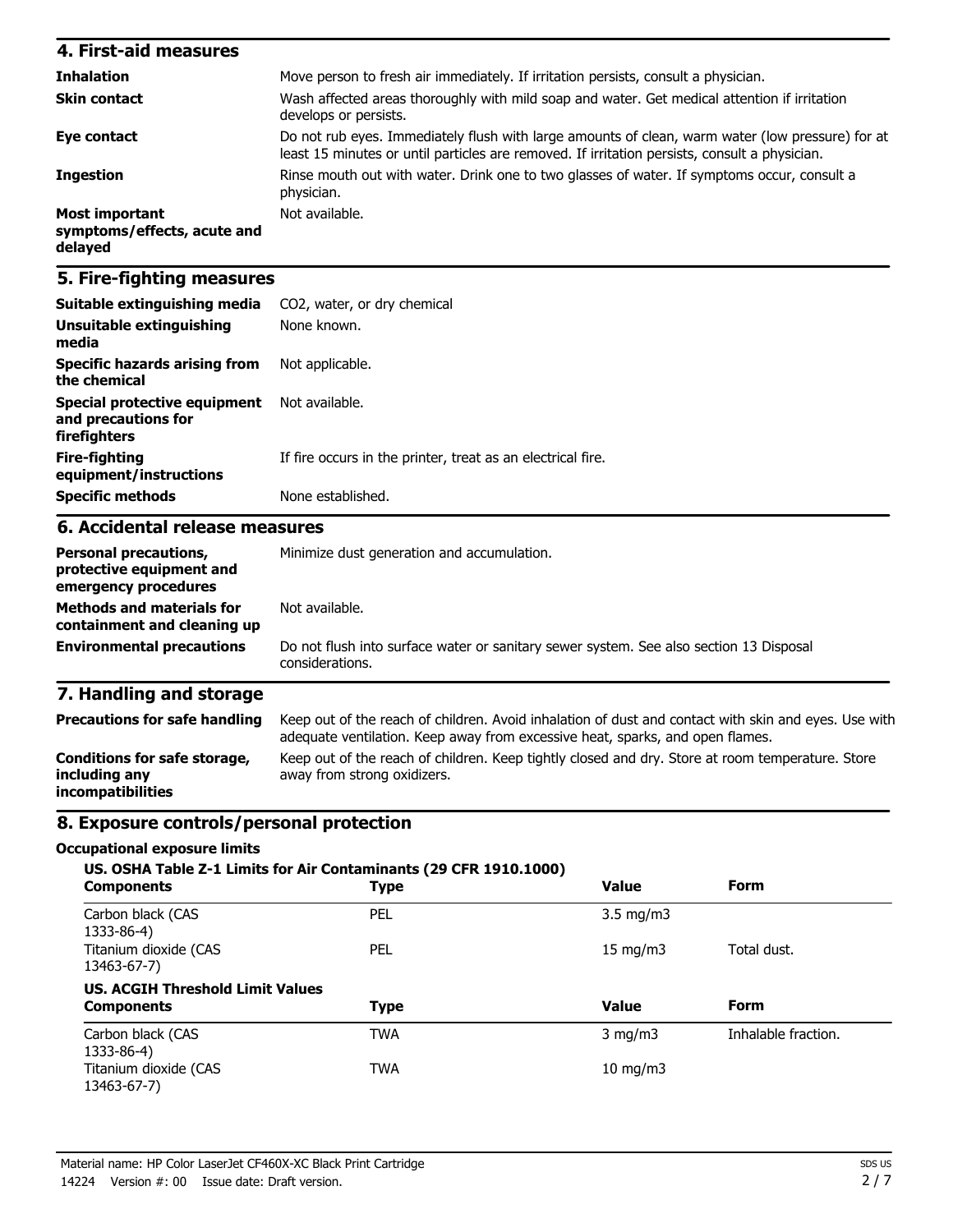| US. NIOSH: Pocket Guide to Chemical Hazards<br><b>Components</b>      | <b>Type</b>                                                                                    |                                                                                                                                        | <b>Value</b> |  |  |
|-----------------------------------------------------------------------|------------------------------------------------------------------------------------------------|----------------------------------------------------------------------------------------------------------------------------------------|--------------|--|--|
| Amorphous silica (CAS                                                 | <b>TWA</b>                                                                                     |                                                                                                                                        | $6$ mg/m3    |  |  |
| 7631-86-9)<br>Carbon black (CAS<br>1333-86-4)                         | <b>TWA</b>                                                                                     |                                                                                                                                        | $0.1$ mg/m3  |  |  |
| <b>Biological limit values</b><br><b>Exposure guidelines</b>          |                                                                                                | No biological exposure limits noted for the ingredient(s).<br>USA OSHA (TWA/PEL): 15 mg/m3 (Total Dust), 5 mg/m3 (Respirable Fraction) |              |  |  |
|                                                                       | ACGIH (TWA/TLV): 10 mg/m3 (Inhalable Particulate), 3 mg/m3 (Respirable Particulate)            |                                                                                                                                        |              |  |  |
|                                                                       | Amorphous silica: USA OSHA (TWA/PEL): 20 mppcf 80 (mg/m3)/%SiO2, ACGIH (TWA/TLV): 10<br>mg/m3  |                                                                                                                                        |              |  |  |
|                                                                       | TRGS 900 (Luftgrenzwert) - 10 mg/m3 (Einatembare partikel), 3 mg/m3 (Alveolengängige fraktion) |                                                                                                                                        |              |  |  |
|                                                                       | UK WEL: 10 mg/m3 (Respirable Dust), 5 mg/m3 (Inhalable Dust)                                   |                                                                                                                                        |              |  |  |
| <b>Appropriate engineering</b><br>controls                            | Use in a well ventilated area.                                                                 |                                                                                                                                        |              |  |  |
| Individual protection measures, such as personal protective equipment |                                                                                                |                                                                                                                                        |              |  |  |
| <b>Eye/face protection</b>                                            | Not available.                                                                                 |                                                                                                                                        |              |  |  |
| <b>Skin protection</b>                                                |                                                                                                |                                                                                                                                        |              |  |  |
| <b>Hand protection</b>                                                | Not available.                                                                                 |                                                                                                                                        |              |  |  |
| <b>Other</b>                                                          | Not available.                                                                                 |                                                                                                                                        |              |  |  |
| <b>Respiratory protection</b><br><b>Thermal hazards</b>               | Not available.<br>Not available.                                                               |                                                                                                                                        |              |  |  |
| 9. Physical and chemical properties                                   |                                                                                                |                                                                                                                                        |              |  |  |
| <b>Appearance</b>                                                     | Fine powder                                                                                    |                                                                                                                                        |              |  |  |
| <b>Physical state</b>                                                 | Solid.                                                                                         |                                                                                                                                        |              |  |  |
| <b>Color</b>                                                          | Black.                                                                                         |                                                                                                                                        |              |  |  |
| Odor                                                                  | Slight plastic odor                                                                            |                                                                                                                                        |              |  |  |
| <b>Odor threshold</b>                                                 | Not available.                                                                                 |                                                                                                                                        |              |  |  |
| pH                                                                    | Not applicable                                                                                 |                                                                                                                                        |              |  |  |
| <b>Melting point/freezing point</b>                                   | Not available.                                                                                 |                                                                                                                                        |              |  |  |
| <b>Initial boiling point and</b><br>boiling range                     | Not applicable                                                                                 |                                                                                                                                        |              |  |  |
| <b>Flash point</b>                                                    | Not applicable                                                                                 |                                                                                                                                        |              |  |  |
| <b>Evaporation rate</b>                                               | Not applicable                                                                                 |                                                                                                                                        |              |  |  |
| <b>Flammability (solid, gas)</b>                                      | Not available.                                                                                 |                                                                                                                                        |              |  |  |
| <b>Upper/lower flammability or explosive limits</b>                   |                                                                                                |                                                                                                                                        |              |  |  |
| Flammability limit - lower Not flammable<br>(%)                       |                                                                                                |                                                                                                                                        |              |  |  |
| <b>Flammability limit -</b><br>upper $(% )$                           | Not available.                                                                                 |                                                                                                                                        |              |  |  |
| <b>Explosive limit - lower</b><br>(9/6)                               | Not available.                                                                                 |                                                                                                                                        |              |  |  |
| <b>Explosive limit - upper</b><br>(%)                                 | Not available.                                                                                 |                                                                                                                                        |              |  |  |
| <b>Vapor pressure</b>                                                 | Not applicable                                                                                 |                                                                                                                                        |              |  |  |
| Solubility(ies)                                                       |                                                                                                |                                                                                                                                        |              |  |  |
| <b>Solubility (water)</b>                                             |                                                                                                | Negligible in water. Partially soluble in toluene and xylene.                                                                          |              |  |  |
| <b>Partition coefficient</b><br>(n-octanol/water)                     | Not available.                                                                                 |                                                                                                                                        |              |  |  |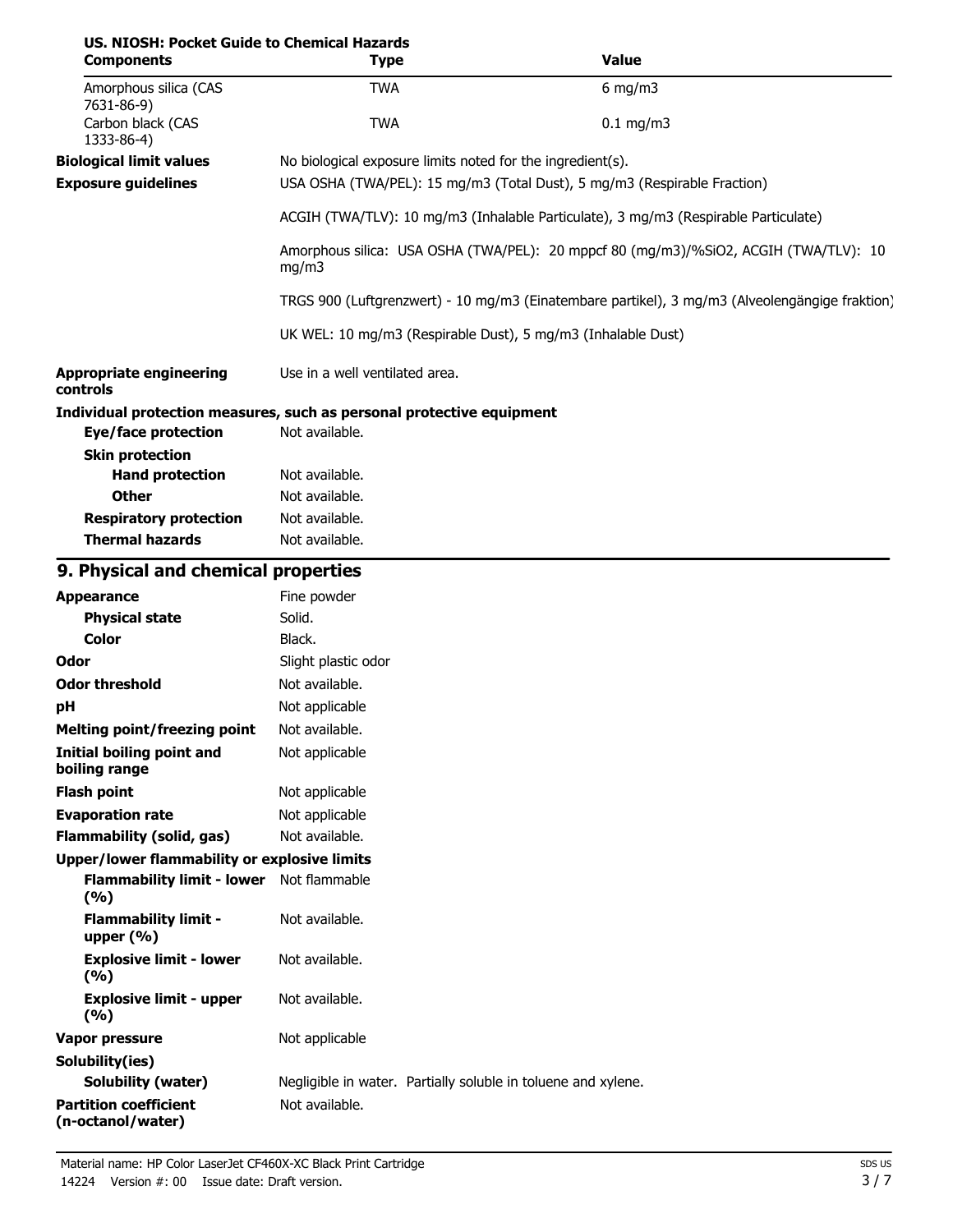| Not applicable             |
|----------------------------|
| $>$ 392 °F ( $>$ 200 °C)   |
| Not applicable             |
|                            |
| 0 % estimated              |
| 176 - 266 °F (80 - 130 °C) |
| $1 - 1.2$                  |
|                            |

## **10. Stability and reactivity**

| <b>Reactivity</b>                            | Not available.                          |
|----------------------------------------------|-----------------------------------------|
| <b>Chemical stability</b>                    | Stable under normal storage conditions. |
| <b>Possibility of hazardous</b><br>reactions | Will not occur.                         |
| <b>Conditions to avoid</b>                   | Imaging Drum: Exposure to light         |
| Incompatible materials                       | Strong oxidizers                        |
| <b>Hazardous decomposition</b><br>products   | Carbon monoxide and carbon dioxide.     |

## **11. Toxicological information**

| Symptoms related to the<br>physical, chemical and<br>toxicological characteristics                    | Not available.                                                                                                                                                                                                                                                                                                                                                                                                                                                                                                                                                                       |  |  |  |
|-------------------------------------------------------------------------------------------------------|--------------------------------------------------------------------------------------------------------------------------------------------------------------------------------------------------------------------------------------------------------------------------------------------------------------------------------------------------------------------------------------------------------------------------------------------------------------------------------------------------------------------------------------------------------------------------------------|--|--|--|
| <b>Information on toxicological effects</b>                                                           |                                                                                                                                                                                                                                                                                                                                                                                                                                                                                                                                                                                      |  |  |  |
| <b>Acute toxicity</b>                                                                                 | Based on available data, the classification criteria are not met.                                                                                                                                                                                                                                                                                                                                                                                                                                                                                                                    |  |  |  |
| Skin corrosion/irritation                                                                             | Based on available data, the classification criteria are not met.                                                                                                                                                                                                                                                                                                                                                                                                                                                                                                                    |  |  |  |
| Serious eye damage/eye<br>irritation                                                                  | Based on available data, the classification criteria are not met.                                                                                                                                                                                                                                                                                                                                                                                                                                                                                                                    |  |  |  |
| Respiratory or skin sensitization                                                                     |                                                                                                                                                                                                                                                                                                                                                                                                                                                                                                                                                                                      |  |  |  |
| <b>Respiratory sensitization</b>                                                                      | Based on available data, the classification criteria are not met.                                                                                                                                                                                                                                                                                                                                                                                                                                                                                                                    |  |  |  |
| <b>Skin sensitization</b>                                                                             | Based on available data, the classification criteria are not met.                                                                                                                                                                                                                                                                                                                                                                                                                                                                                                                    |  |  |  |
| <b>Germ cell mutagenicity</b>                                                                         | Negative, does not indicate mutagenic potential (Ames Test: Salmonella typhimurium)<br>Based on available data, the classification criteria are not met.                                                                                                                                                                                                                                                                                                                                                                                                                             |  |  |  |
| <b>Carcinogenicity</b>                                                                                | Based on available data, the classification criteria are not met.                                                                                                                                                                                                                                                                                                                                                                                                                                                                                                                    |  |  |  |
|                                                                                                       | Carbon black is classified as a carcinogen by the IARC (possibly carcinogenic to humans, Group<br>2B) and by the State of California under Proposition 65. In their evaluations of carbon black, both<br>organizations indicate that exposure to carbon black, per se, does not occur when it remains<br>bound within a product matrix, specifically, rubber, ink, or paint. Carbon black is present only in a<br>bound form in this preparation. None of the other ingredients in this preparation are classified as<br>carcinogens according to ACGIH, EU, IARC, MAK, NTP or OSHA. |  |  |  |
|                                                                                                       | <b>IARC Monographs. Overall Evaluation of Carcinogenicity</b>                                                                                                                                                                                                                                                                                                                                                                                                                                                                                                                        |  |  |  |
| Amorphous silica (CAS 7631-86-9)<br>Carbon black (CAS 1333-86-4)<br>Titanium dioxide (CAS 13463-67-7) | 3 Not classifiable as to carcinogenicity to humans.<br>2B Possibly carcinogenic to humans.<br>2B Possibly carcinogenic to humans.                                                                                                                                                                                                                                                                                                                                                                                                                                                    |  |  |  |
| <b>Reproductive toxicity</b>                                                                          | Based on available data, the classification criteria are not met.                                                                                                                                                                                                                                                                                                                                                                                                                                                                                                                    |  |  |  |
| Specific target organ toxicity<br>- single exposure                                                   | Based on available data, the classification criteria are not met.                                                                                                                                                                                                                                                                                                                                                                                                                                                                                                                    |  |  |  |
| Specific target organ toxicity<br>- repeated exposure                                                 | Based on available data, the classification criteria are not met.                                                                                                                                                                                                                                                                                                                                                                                                                                                                                                                    |  |  |  |
| <b>Aspiration hazard</b>                                                                              | Based on available data, the classification criteria are not met.                                                                                                                                                                                                                                                                                                                                                                                                                                                                                                                    |  |  |  |
| <b>Further information</b>                                                                            | Complete toxicity data are not available for this specific formulation<br>Refer to Section 2 for potential health effects and Section 4 for first aid measures.                                                                                                                                                                                                                                                                                                                                                                                                                      |  |  |  |
|                                                                                                       |                                                                                                                                                                                                                                                                                                                                                                                                                                                                                                                                                                                      |  |  |  |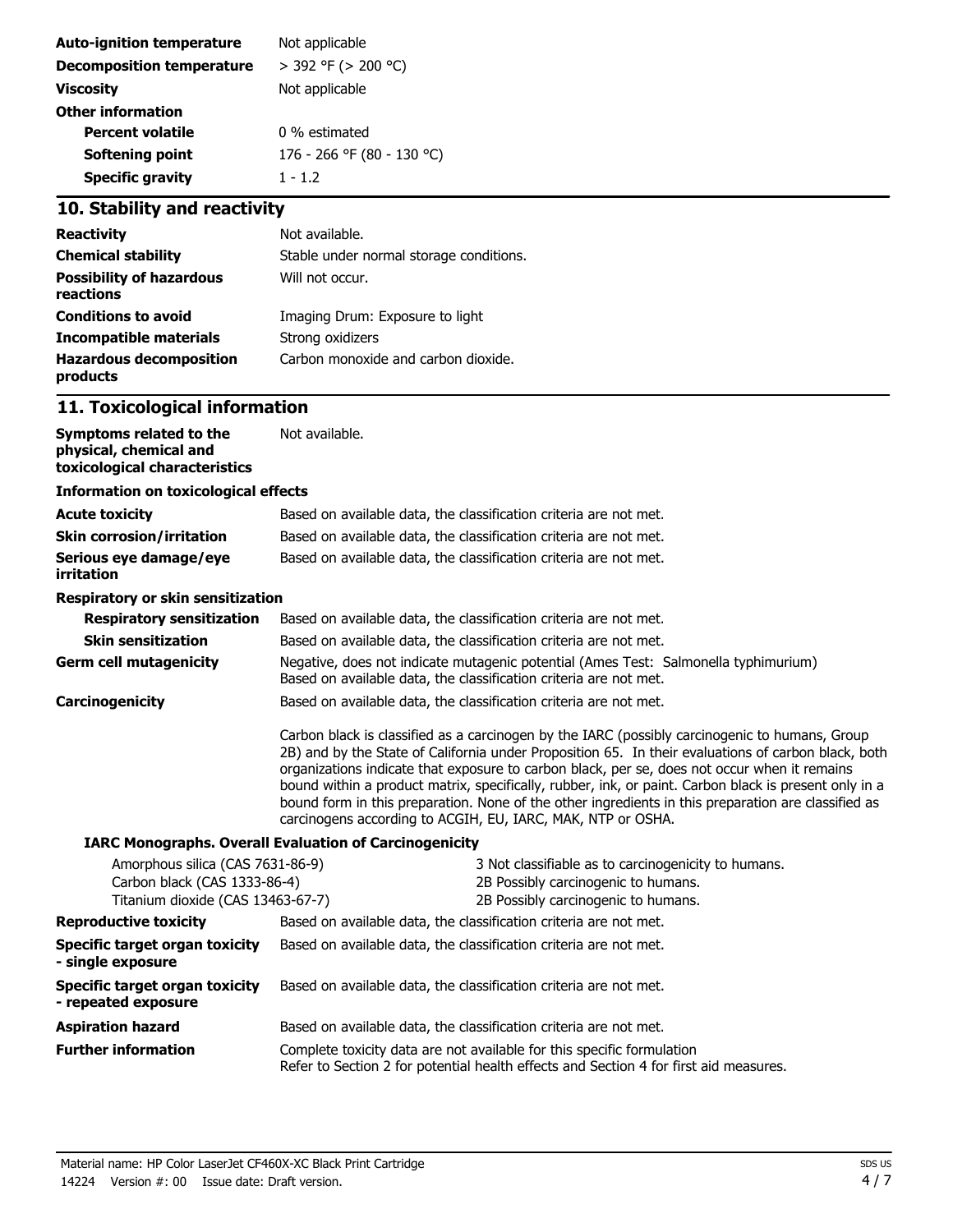| <b>Components</b>                                                       | <b>Species</b>         |                                                                                           | <b>Test Results</b>                                                                                   |
|-------------------------------------------------------------------------|------------------------|-------------------------------------------------------------------------------------------|-------------------------------------------------------------------------------------------------------|
| Amorphous silica (CAS 7631-86-9)                                        |                        |                                                                                           |                                                                                                       |
| <b>Acute</b>                                                            |                        |                                                                                           |                                                                                                       |
| <b>Oral</b>                                                             |                        |                                                                                           |                                                                                                       |
| LD50                                                                    | Mouse                  |                                                                                           | $>15000$ mg/kg                                                                                        |
|                                                                         | Rat                    |                                                                                           | > 22500 mg/kg                                                                                         |
| Carbon black (CAS 1333-86-4)                                            |                        |                                                                                           |                                                                                                       |
| <b>Acute</b>                                                            |                        |                                                                                           |                                                                                                       |
| <b>Oral</b>                                                             |                        |                                                                                           |                                                                                                       |
| LD50                                                                    | Rat                    |                                                                                           | > 8000 mg/kg                                                                                          |
| 12. Ecological information                                              |                        |                                                                                           |                                                                                                       |
| <b>Ecotoxicity</b>                                                      |                        |                                                                                           |                                                                                                       |
| <b>Product</b>                                                          |                        | <b>Species</b>                                                                            | <b>Test Results</b>                                                                                   |
| HP Color LaserJet CF460X-XC Black Print Cartridge                       |                        |                                                                                           |                                                                                                       |
| <b>Aquatic</b>                                                          |                        |                                                                                           |                                                                                                       |
| Algae                                                                   | ErC50                  | Algae                                                                                     | $> 100$ mg/l, 72 Hours                                                                                |
| Crustacea                                                               | EC <sub>50</sub>       | Crustacea                                                                                 | $> 100$ mg/l, 48 Hours                                                                                |
| <b>Fish</b>                                                             | <b>LC50</b>            | Fish                                                                                      | > 100 mg/l, 96 Hours                                                                                  |
| <b>Components</b>                                                       |                        | <b>Species</b>                                                                            | <b>Test Results</b>                                                                                   |
| Titanium dioxide (CAS 13463-67-7)                                       |                        |                                                                                           |                                                                                                       |
| <b>Aquatic</b>                                                          |                        |                                                                                           |                                                                                                       |
| Crustacea                                                               | <b>EC50</b>            | Water flea (Daphnia magna)                                                                | > 1000 mg/l, 48 hours                                                                                 |
| <b>Fish</b>                                                             | LC50                   | Mummichog (Fundulus heteroclitus)                                                         | $> 1000$ mg/l, 96 hours                                                                               |
| <b>Persistence and degradability</b>                                    | Not available.         |                                                                                           |                                                                                                       |
| <b>Bioaccumulative potential</b>                                        | Not available.         |                                                                                           |                                                                                                       |
| <b>Mobility in soil</b>                                                 | Not available.         |                                                                                           |                                                                                                       |
| <b>Other adverse effects</b>                                            | Not available.         |                                                                                           |                                                                                                       |
| 13. Disposal considerations                                             |                        |                                                                                           |                                                                                                       |
| <b>Disposal instructions</b>                                            |                        | Do not shred toner cartridge, unless dust-explosion prevention measures are taken. Finely |                                                                                                       |
|                                                                         | and local regulations. |                                                                                           | dispersed particles may form explosive mixtures in air. Dispose of in compliance with federal, state, |
|                                                                         |                        |                                                                                           | HP's Planet Partners (trademark) supplies recycling program enables simple, convenient recycling of   |
|                                                                         |                        | available in your location, please visit http://www.hp.com/recycle.                       | HP original inkjet and LaserJet supplies. For more information and to determine if this service is    |
| 14. Transport information                                               |                        |                                                                                           |                                                                                                       |
| <b>Further information</b>                                              |                        | Not a dangerous good under DOT, IATA, ADR, IMDG, or RID.                                  |                                                                                                       |
| 15. Regulatory information                                              |                        |                                                                                           |                                                                                                       |
| <b>US federal regulations</b>                                           |                        |                                                                                           | US EPA TSCA Inventory: All chemical substances in this product comply with all rules or orders        |
|                                                                         | under TSCA.            |                                                                                           |                                                                                                       |
| TSCA Section 12(b) Export Notification (40 CFR 707, Subpt. D)           |                        |                                                                                           |                                                                                                       |
| Not regulated.<br><b>CERCLA Hazardous Substance List (40 CFR 302.4)</b> |                        |                                                                                           |                                                                                                       |
| Not listed.<br><b>SARA 304 Emergency release notification</b>           |                        |                                                                                           |                                                                                                       |
| Not regulated.                                                          |                        |                                                                                           |                                                                                                       |
| Not listed.                                                             |                        | OSHA Specifically Regulated Substances (29 CFR 1910.1001-1050)                            |                                                                                                       |
|                                                                         |                        |                                                                                           |                                                                                                       |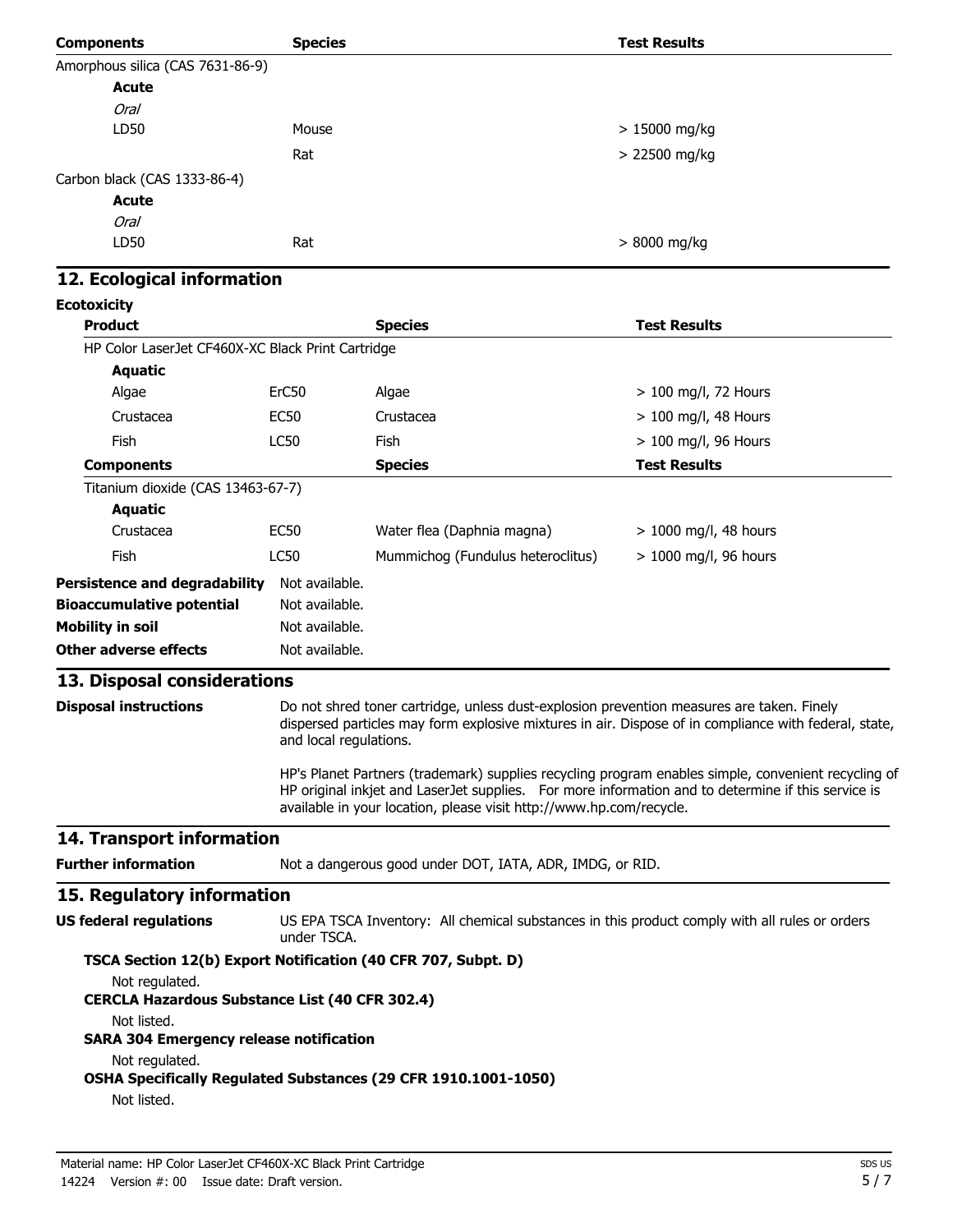|                                                                                                                                      | <b>Superfund Amendments and Reauthorization Act of 1986 (SARA)</b>                                                                                                                                                                                                                                                                                                                                                                                                                                                   |
|--------------------------------------------------------------------------------------------------------------------------------------|----------------------------------------------------------------------------------------------------------------------------------------------------------------------------------------------------------------------------------------------------------------------------------------------------------------------------------------------------------------------------------------------------------------------------------------------------------------------------------------------------------------------|
| <b>Hazard categories</b>                                                                                                             | Immediate Hazard - No<br>Delayed Hazard - No<br>Fire Hazard - No<br>Pressure Hazard - No<br>Reactivity Hazard - No                                                                                                                                                                                                                                                                                                                                                                                                   |
| <b>SARA 302 Extremely hazardous substance</b>                                                                                        |                                                                                                                                                                                                                                                                                                                                                                                                                                                                                                                      |
| Not listed.                                                                                                                          |                                                                                                                                                                                                                                                                                                                                                                                                                                                                                                                      |
| <b>SARA 311/312</b><br><b>Hazardous chemical</b>                                                                                     | No                                                                                                                                                                                                                                                                                                                                                                                                                                                                                                                   |
| <b>Other federal regulations</b><br><b>Safe Drinking Water Act</b><br>(SDWA)                                                         | Not regulated.                                                                                                                                                                                                                                                                                                                                                                                                                                                                                                       |
| <b>US state regulations</b>                                                                                                          |                                                                                                                                                                                                                                                                                                                                                                                                                                                                                                                      |
| <b>US. Massachusetts RTK - Substance List</b>                                                                                        |                                                                                                                                                                                                                                                                                                                                                                                                                                                                                                                      |
| Amorphous silica (CAS 7631-86-9)<br>Carbon black (CAS 1333-86-4)<br>Titanium dioxide (CAS 13463-67-7)                                | US. New Jersey Worker and Community Right-to-Know Act                                                                                                                                                                                                                                                                                                                                                                                                                                                                |
| Carbon black (CAS 1333-86-4)<br>Titanium dioxide (CAS 13463-67-7)                                                                    | US. Pennsylvania Worker and Community Right-to-Know Law                                                                                                                                                                                                                                                                                                                                                                                                                                                              |
| Amorphous silica (CAS 7631-86-9)<br>Carbon black (CAS 1333-86-4)<br>Titanium dioxide (CAS 13463-67-7)<br><b>US. Rhode Island RTK</b> |                                                                                                                                                                                                                                                                                                                                                                                                                                                                                                                      |
| Not regulated.                                                                                                                       |                                                                                                                                                                                                                                                                                                                                                                                                                                                                                                                      |
| <b>US. California Proposition 65</b>                                                                                                 |                                                                                                                                                                                                                                                                                                                                                                                                                                                                                                                      |
|                                                                                                                                      | US - California Proposition 65 - CRT: Listed date/Carcinogenic substance                                                                                                                                                                                                                                                                                                                                                                                                                                             |
| 1333-86-4)                                                                                                                           | CARBON BLACK (AIRBORNE, UNBOUND PARTICLES Listed: February 21, 2003<br>OF RESPIRABLE SIZE [<= 10 MICROMETERS]) (CAS<br>TITANIUM DIOXIDE (AIRBORNE, UNBOUND<br>Listed: September 2, 2011<br>PARTICLES OF RESPIRABLE SIZE) (CAS 13463-67-7)                                                                                                                                                                                                                                                                            |
| <b>Regulatory information</b>                                                                                                        | All chemical substances in this HP product have been notified or are exempt from notification under<br>chemical substances notification laws in the following countries: US (TSCA), EU (EINECS/ELINCS),<br>Switzerland, Canada (DSL/NDSL), Australia, Japan, Philippines, South Korea, New Zealand, and<br>China.                                                                                                                                                                                                    |
|                                                                                                                                      | 16. Other information, including date of preparation or last revision                                                                                                                                                                                                                                                                                                                                                                                                                                                |
| <b>Issue date</b>                                                                                                                    | Draft version.                                                                                                                                                                                                                                                                                                                                                                                                                                                                                                       |
| <b>Version #</b>                                                                                                                     | Draft version.                                                                                                                                                                                                                                                                                                                                                                                                                                                                                                       |
| <b>Disclaimer</b>                                                                                                                    | This Safety Data Sheet document is provided without charge to customers of HP. Data is the most<br>current known to HP at the time of preparation of this document and is believed to be accurate. It<br>should not be construed as guaranteeing specific properties of the products as described or<br>suitability for a particular application. This document was prepared to the requirements of the<br>jurisdiction specified in Section 1 above and may not meet regulatory requirements in other<br>countries. |
| <b>Manufacturer information</b>                                                                                                      | HP Inc.<br>11311 Chinden Boulevard<br>Boise, ID 83714 USA                                                                                                                                                                                                                                                                                                                                                                                                                                                            |

(Direct) 1-503-494-7199

(Toll-free within the US) 1-800-457-4209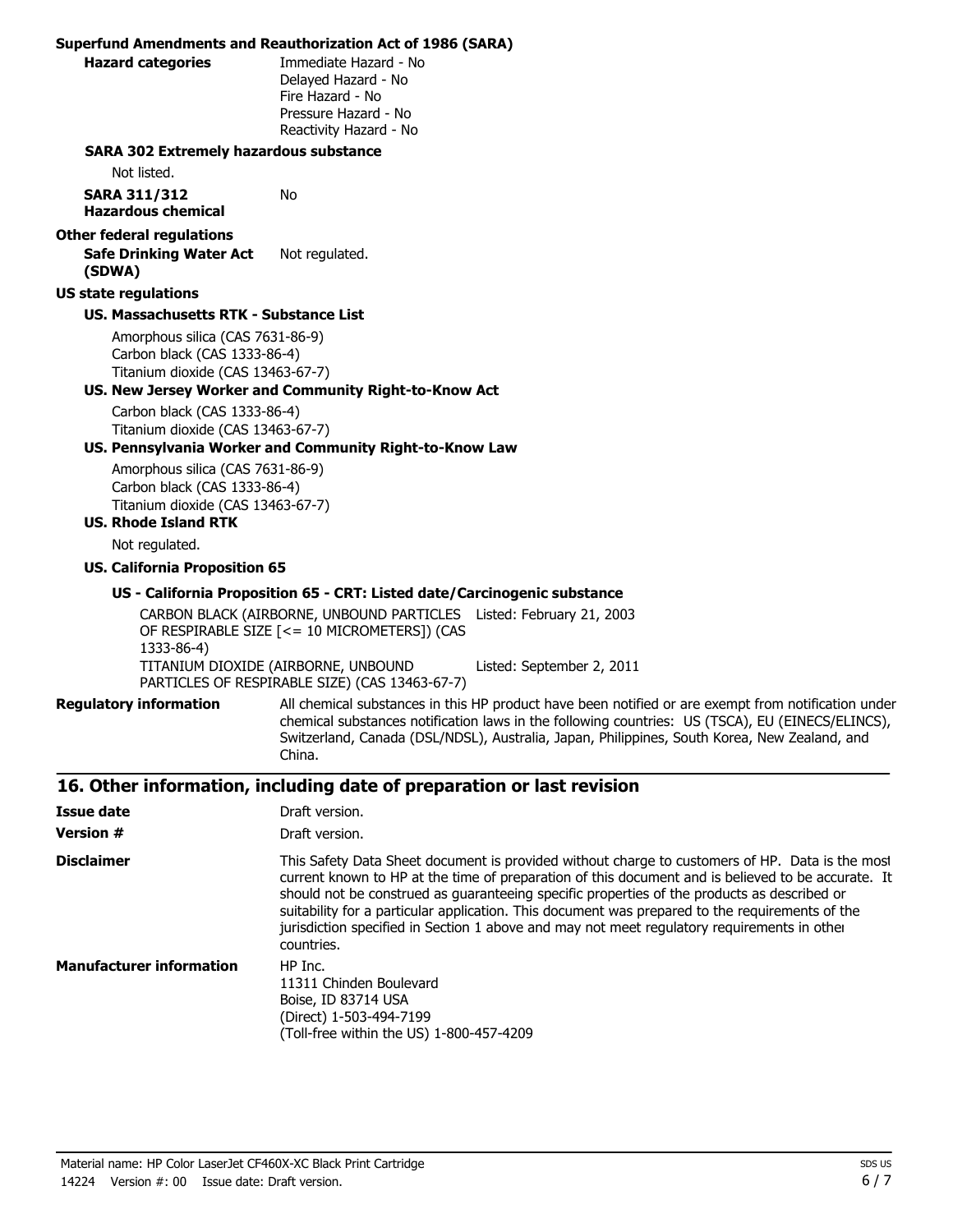#### **Explanation of abbreviations**

| <b>ACGIH</b>  | American Conference of Governmental Industrial Hygienists           |
|---------------|---------------------------------------------------------------------|
| <b>CAS</b>    | <b>Chemical Abstracts Service</b>                                   |
| <b>CERCLA</b> | Comprehensive Environmental Response Compensation and Liability Act |
| <b>CFR</b>    | Code of Federal Regulations                                         |
| <b>COC</b>    | Cleveland Open Cup                                                  |
| <b>DOT</b>    | Department of Transportation                                        |
| <b>EPCRA</b>  | Emergency Planning and Community Right-to-Know Act (aka SARA)       |
| <b>IARC</b>   | International Agency for Research on Cancer                         |
| <b>NIOSH</b>  | National Institute for Occupational Safety and Health               |
| <b>NTP</b>    | National Toxicology Program                                         |
| <b>OSHA</b>   | Occupational Safety and Health Administration                       |
| <b>PEL</b>    | Permissible Exposure Limit                                          |
| <b>RCRA</b>   | Resource Conservation and Recovery Act                              |
| <b>REC</b>    | Recommended                                                         |
| <b>REL</b>    | Recommended Exposure Limit                                          |
| <b>SARA</b>   | Superfund Amendments and Reauthorization Act of 1986                |
| <b>STEL</b>   | Short-Term Exposure Limit                                           |
| <b>TCLP</b>   | Toxicity Characteristics Leaching Procedure                         |
| <b>TLV</b>    | Threshold Limit Value                                               |
| <b>TSCA</b>   | <b>Toxic Substances Control Act</b>                                 |
| <b>VOC</b>    | Volatile Organic Compounds                                          |
|               |                                                                     |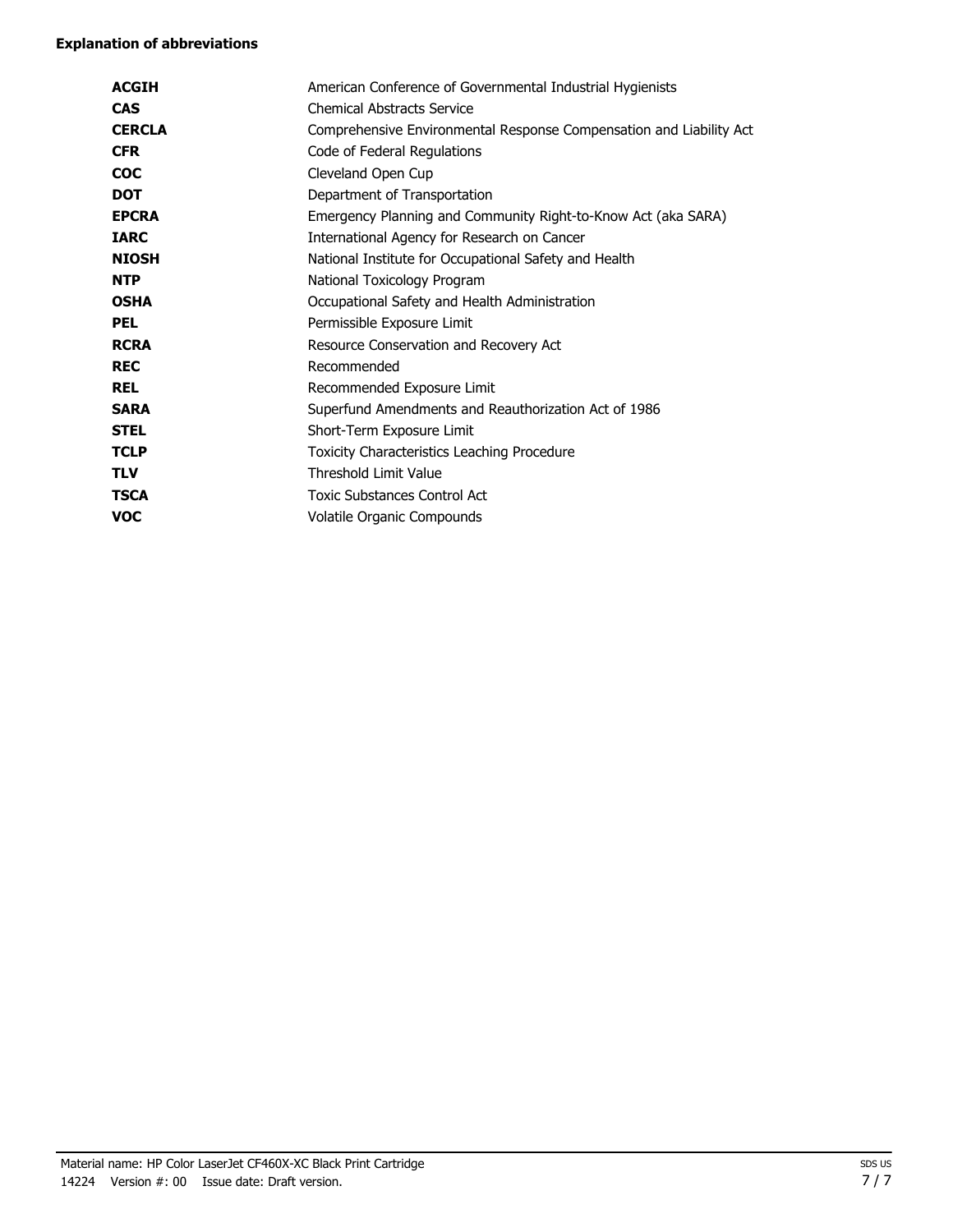

# **SAFETY DATA SHEET**

## DRAFT VERSION

### **1. Identification**

| <b>Product identifier</b>       | HP Color LaserJet CF470X-XC Black Print Cartridge                                                                                                                                                                                             |
|---------------------------------|-----------------------------------------------------------------------------------------------------------------------------------------------------------------------------------------------------------------------------------------------|
| Other means of identification   | Not available.                                                                                                                                                                                                                                |
| Recommended use                 | This product is a black toner preparation that is used in HP Color LaserJet LJ M652 / HP Color<br>LaserJet M681 / HP Color LaserJet LJ M653 / HP Color LaserJet M682 series printers.                                                         |
| <b>Recommended restrictions</b> | None known.                                                                                                                                                                                                                                   |
| <b>Company identification</b>   | HP Inc.<br>1501 Page Mill Road<br>Palo Alto, CA 94304-1112<br>United States<br>Telephone 650-857-5020                                                                                                                                         |
|                                 | HP Inc. health effects line<br>(Toll-free within the US) 1-800-457-4209<br>(Direct) 1-760-710-0048<br>HP Inc. Customer Care Line<br>(Toll-free within the US) 1-800-474-6836<br>(Direct) 1-208-323-2551<br>Email: hpcustomer.inguiries@hp.com |

## **2. Hazard(s) identification**

| <b>Physical hazards</b>                      | Not classified.                                                                                                                                                                                                                                                                                                                                                |
|----------------------------------------------|----------------------------------------------------------------------------------------------------------------------------------------------------------------------------------------------------------------------------------------------------------------------------------------------------------------------------------------------------------------|
| <b>Health hazards</b>                        | Not classified.                                                                                                                                                                                                                                                                                                                                                |
| <b>Environmental hazards</b>                 | Not classified.                                                                                                                                                                                                                                                                                                                                                |
| <b>OSHA defined hazards</b>                  | Not classified.                                                                                                                                                                                                                                                                                                                                                |
| Label elements                               |                                                                                                                                                                                                                                                                                                                                                                |
| <b>Hazard symbol</b>                         | None.                                                                                                                                                                                                                                                                                                                                                          |
| Signal word                                  | None.                                                                                                                                                                                                                                                                                                                                                          |
| <b>Hazard statement</b>                      | Not available.                                                                                                                                                                                                                                                                                                                                                 |
| <b>Precautionary statement</b>               |                                                                                                                                                                                                                                                                                                                                                                |
| <b>Prevention</b>                            | Not available.                                                                                                                                                                                                                                                                                                                                                 |
| <b>Response</b>                              | Not available.                                                                                                                                                                                                                                                                                                                                                 |
| <b>Storage</b>                               | Not available.                                                                                                                                                                                                                                                                                                                                                 |
| <b>Disposal</b>                              | Not available.                                                                                                                                                                                                                                                                                                                                                 |
| Hazard(s) not otherwise<br>classified (HNOC) | Carbon black is classified by the IARC as a Group 2B carcinogen (the substance is possibly<br>carcinogenic to humans). Carbon black in this preparation, due to its bound form, does not present<br>this carcinogenic risk. None of the other ingredients in this preparation are classified as<br>carcinogens according to ACGIH, EU, IARC, MAK, NTP or OSHA. |
| <b>Supplemental information</b>              | This product is not classified as hazardous according to OSHA CFR 1910.1200 (HazCom 2012).                                                                                                                                                                                                                                                                     |

### **3. Composition/information on ingredients**

**Mixtures**

| <b>Chemical name</b>       | <b>Common name and synonyms</b> | <b>CAS number</b>   | $\frac{0}{0}$ |
|----------------------------|---------------------------------|---------------------|---------------|
| Styrene acrylate copolymer |                                 | <b>Trade Secret</b> | <85           |
| Carbon black               |                                 | 1333-86-4           | $<$ 10        |
| Wax                        | Wax                             | Trade Secret        | $<$ 10        |
| Amorphous silica           | Amorphous silica                | 7631-86-9           | <3            |
| Titanium dioxide           |                                 | 13463-67-7          | $\leq$        |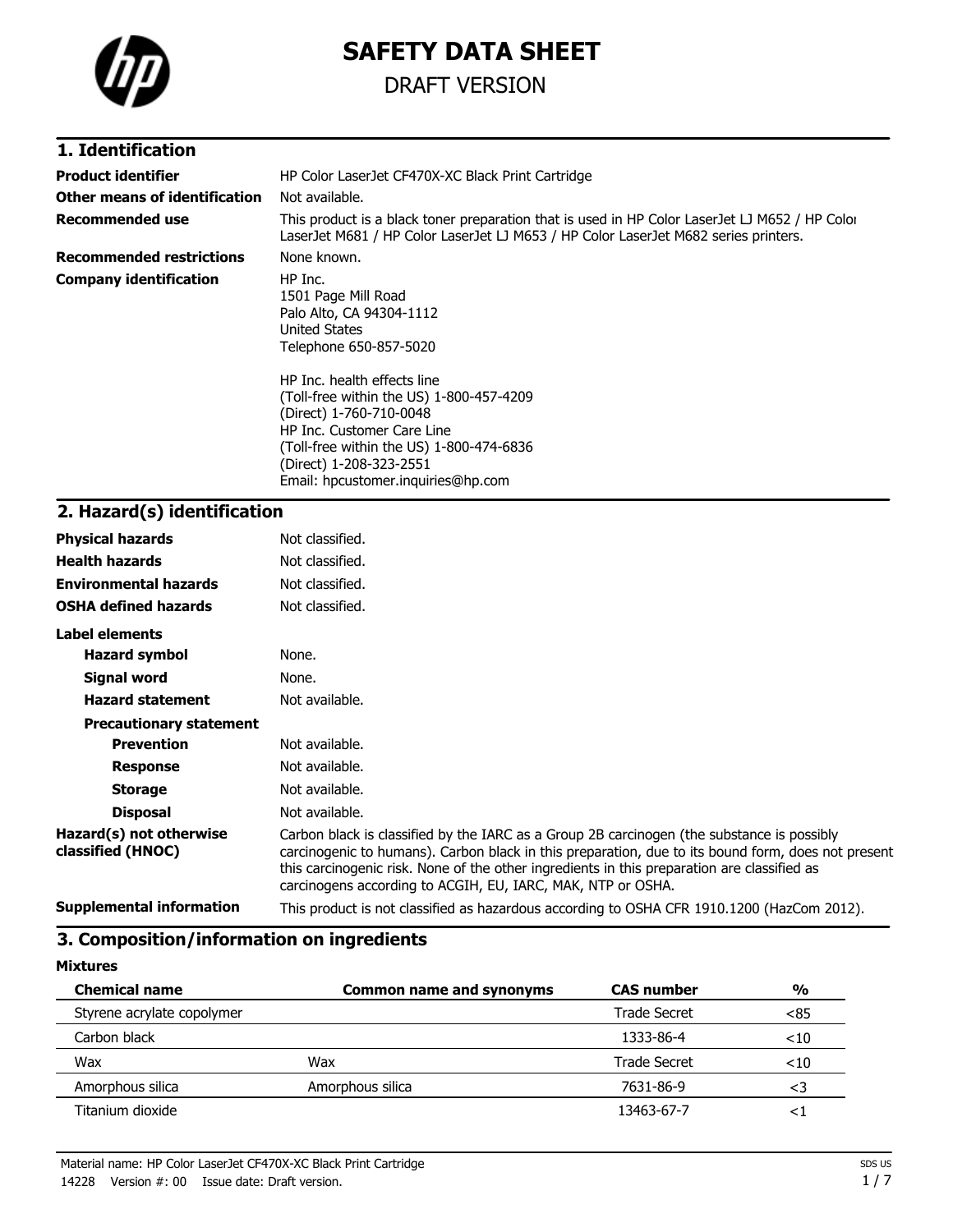| 4. First-aid measures                                    |                                                                                                                                                                                                   |
|----------------------------------------------------------|---------------------------------------------------------------------------------------------------------------------------------------------------------------------------------------------------|
| <b>Inhalation</b>                                        | Move person to fresh air immediately. If irritation persists, consult a physician.                                                                                                                |
| <b>Skin contact</b>                                      | Wash affected areas thoroughly with mild soap and water. Get medical attention if irritation<br>develops or persists.                                                                             |
| Eye contact                                              | Do not rub eyes. Immediately flush with large amounts of clean, warm water (low pressure) for at<br>least 15 minutes or until particles are removed. If irritation persists, consult a physician. |
| <b>Ingestion</b>                                         | Rinse mouth out with water. Drink one to two glasses of water. If symptoms occur, consult a<br>physician.                                                                                         |
| Most important<br>symptoms/effects, acute and<br>delayed | Not available.                                                                                                                                                                                    |

### **5. Fire-fighting measures**

| Suitable extinguishing media                                                     | CO2, water, or dry chemical                                                                                                                                                           |  |  |
|----------------------------------------------------------------------------------|---------------------------------------------------------------------------------------------------------------------------------------------------------------------------------------|--|--|
| <b>Unsuitable extinguishing</b><br>media                                         | None known.                                                                                                                                                                           |  |  |
| <b>Specific hazards arising from</b><br>the chemical                             | Not applicable.                                                                                                                                                                       |  |  |
| <b>Special protective equipment</b><br>and precautions for<br>firefighters       | Not available.                                                                                                                                                                        |  |  |
| <b>Fire-fighting</b><br>equipment/instructions                                   | If fire occurs in the printer, treat as an electrical fire.                                                                                                                           |  |  |
| <b>Specific methods</b>                                                          | None established.                                                                                                                                                                     |  |  |
| 6. Accidental release measures                                                   |                                                                                                                                                                                       |  |  |
| <b>Personal precautions,</b><br>protective equipment and<br>emergency procedures | Minimize dust generation and accumulation.                                                                                                                                            |  |  |
| <b>Methods and materials for</b><br>containment and cleaning up                  | Not available.                                                                                                                                                                        |  |  |
| <b>Environmental precautions</b>                                                 | Do not flush into surface water or sanitary sewer system. See also section 13 Disposal<br>considerations.                                                                             |  |  |
| 7. Handling and storage                                                          |                                                                                                                                                                                       |  |  |
| <b>Precautions for safe handling</b>                                             | Keep out of the reach of children. Avoid inhalation of dust and contact with skin and eyes. Use with<br>adequate ventilation. Keep away from excessive heat, sparks, and open flames. |  |  |
| <b>Conditions for safe storage,</b><br>including any                             | Keep out of the reach of children. Keep tightly closed and dry. Store at room temperature. Store<br>away from strong oxidizers.                                                       |  |  |

### **8. Exposure controls/personal protection**

#### **Occupational exposure limits**

**incompatibilities**

| <b>Components</b>                       | US. OSHA Table Z-1 Limits for Air Contaminants (29 CFR 1910.1000)<br><b>Type</b> | <b>Value</b>       | <b>Form</b>         |
|-----------------------------------------|----------------------------------------------------------------------------------|--------------------|---------------------|
| Carbon black (CAS<br>1333-86-4)         | <b>PEL</b>                                                                       | $3.5 \text{ mg/m}$ |                     |
| Titanium dioxide (CAS<br>13463-67-7)    | <b>PEL</b>                                                                       | $15 \text{ mg/m}$  | Total dust.         |
| <b>US. ACGIH Threshold Limit Values</b> |                                                                                  |                    |                     |
| <b>Components</b>                       | <b>Type</b>                                                                      | <b>Value</b>       | <b>Form</b>         |
| Carbon black (CAS<br>1333-86-4)         | <b>TWA</b>                                                                       | $3 \text{ mg/m}$   | Inhalable fraction. |
| Titanium dioxide (CAS<br>13463-67-7)    | <b>TWA</b>                                                                       | $10$ mg/m $3$      |                     |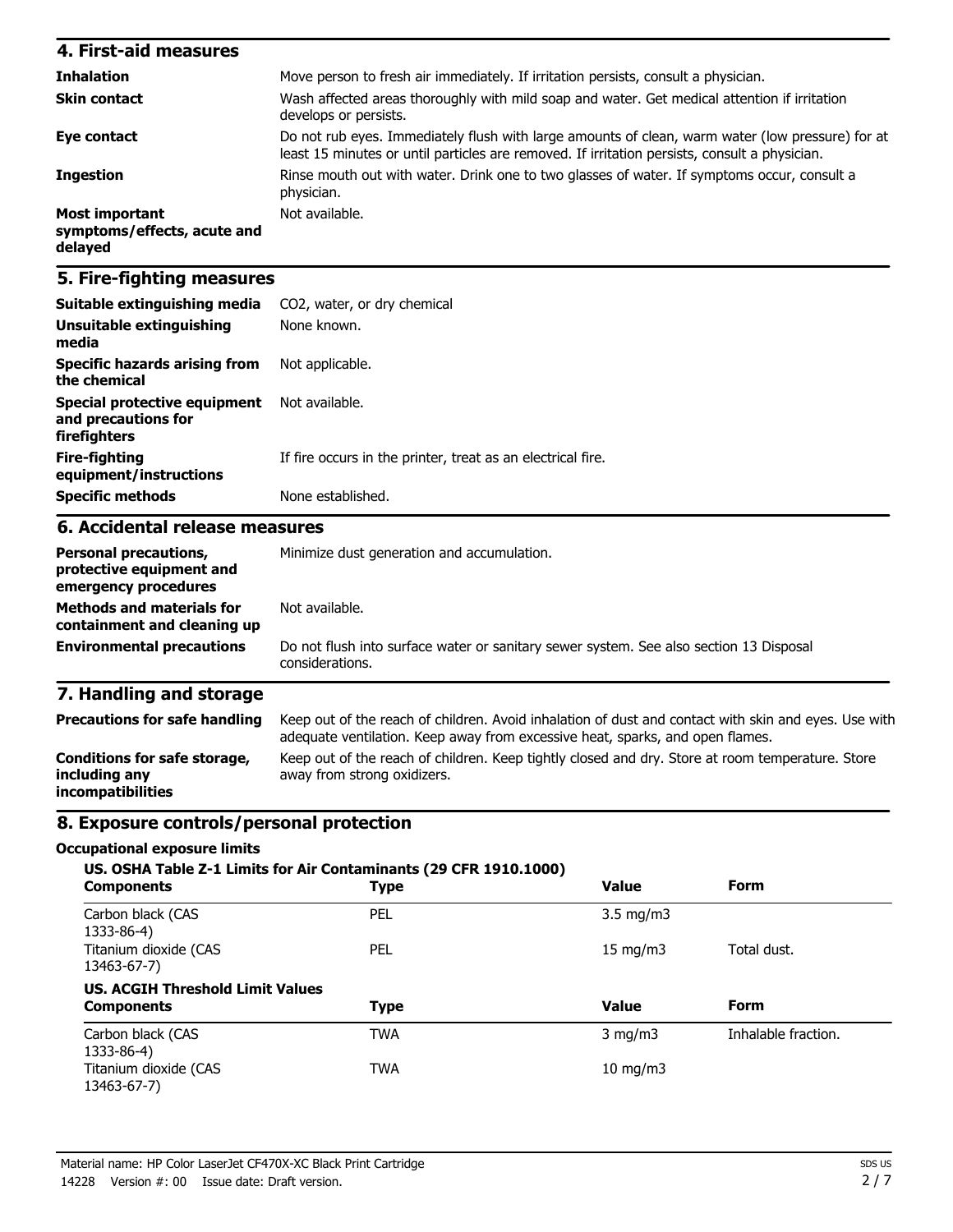| US. NIOSH: Pocket Guide to Chemical Hazards<br><b>Components</b>      | <b>Type</b>                                                                                                                            |                                                               | <b>Value</b> |
|-----------------------------------------------------------------------|----------------------------------------------------------------------------------------------------------------------------------------|---------------------------------------------------------------|--------------|
| Amorphous silica (CAS                                                 | <b>TWA</b>                                                                                                                             |                                                               | $6$ mg/m3    |
| 7631-86-9)<br>Carbon black (CAS<br>1333-86-4)                         | <b>TWA</b>                                                                                                                             |                                                               | $0.1$ mg/m3  |
| <b>Biological limit values</b><br><b>Exposure guidelines</b>          | No biological exposure limits noted for the ingredient(s).<br>USA OSHA (TWA/PEL): 15 mg/m3 (Total Dust), 5 mg/m3 (Respirable Fraction) |                                                               |              |
|                                                                       | ACGIH (TWA/TLV): 10 mg/m3 (Inhalable Particulate), 3 mg/m3 (Respirable Particulate)                                                    |                                                               |              |
|                                                                       | Amorphous silica: USA OSHA (TWA/PEL): 20 mppcf 80 (mg/m3)/%SiO2, ACGIH (TWA/TLV): 10<br>mg/m3                                          |                                                               |              |
|                                                                       | TRGS 900 (Luftgrenzwert) - 10 mg/m3 (Einatembare partikel), 3 mg/m3 (Alveolengängige fraktion)                                         |                                                               |              |
|                                                                       |                                                                                                                                        | UK WEL: 10 mg/m3 (Respirable Dust), 5 mg/m3 (Inhalable Dust)  |              |
| <b>Appropriate engineering</b><br>controls                            | Use in a well ventilated area.                                                                                                         |                                                               |              |
| Individual protection measures, such as personal protective equipment |                                                                                                                                        |                                                               |              |
| <b>Eye/face protection</b>                                            | Not available.                                                                                                                         |                                                               |              |
| <b>Skin protection</b>                                                |                                                                                                                                        |                                                               |              |
| <b>Hand protection</b>                                                | Not available.                                                                                                                         |                                                               |              |
| <b>Other</b>                                                          | Not available.                                                                                                                         |                                                               |              |
| <b>Respiratory protection</b><br><b>Thermal hazards</b>               | Not available.<br>Not available.                                                                                                       |                                                               |              |
| 9. Physical and chemical properties                                   |                                                                                                                                        |                                                               |              |
| <b>Appearance</b>                                                     | Fine powder                                                                                                                            |                                                               |              |
| <b>Physical state</b>                                                 | Solid.                                                                                                                                 |                                                               |              |
| <b>Color</b>                                                          | Black.                                                                                                                                 |                                                               |              |
| Odor                                                                  | Slight plastic odor                                                                                                                    |                                                               |              |
| <b>Odor threshold</b>                                                 | Not available.                                                                                                                         |                                                               |              |
| pH                                                                    | Not applicable                                                                                                                         |                                                               |              |
| <b>Melting point/freezing point</b>                                   | Not available.                                                                                                                         |                                                               |              |
| <b>Initial boiling point and</b><br>boiling range                     | Not applicable                                                                                                                         |                                                               |              |
| <b>Flash point</b>                                                    | Not applicable                                                                                                                         |                                                               |              |
| <b>Evaporation rate</b>                                               | Not applicable                                                                                                                         |                                                               |              |
| <b>Flammability (solid, gas)</b>                                      | Not available.                                                                                                                         |                                                               |              |
| <b>Upper/lower flammability or explosive limits</b>                   |                                                                                                                                        |                                                               |              |
| Flammability limit - lower Not flammable<br>(%)                       |                                                                                                                                        |                                                               |              |
| <b>Flammability limit -</b><br>upper $(% )$                           | Not available.                                                                                                                         |                                                               |              |
| <b>Explosive limit - lower</b><br>(9/6)                               | Not available.                                                                                                                         |                                                               |              |
| <b>Explosive limit - upper</b><br>(%)                                 | Not available.                                                                                                                         |                                                               |              |
| <b>Vapor pressure</b>                                                 | Not applicable                                                                                                                         |                                                               |              |
| Solubility(ies)                                                       |                                                                                                                                        |                                                               |              |
| <b>Solubility (water)</b>                                             |                                                                                                                                        | Negligible in water. Partially soluble in toluene and xylene. |              |
| <b>Partition coefficient</b><br>(n-octanol/water)                     | Not available.                                                                                                                         |                                                               |              |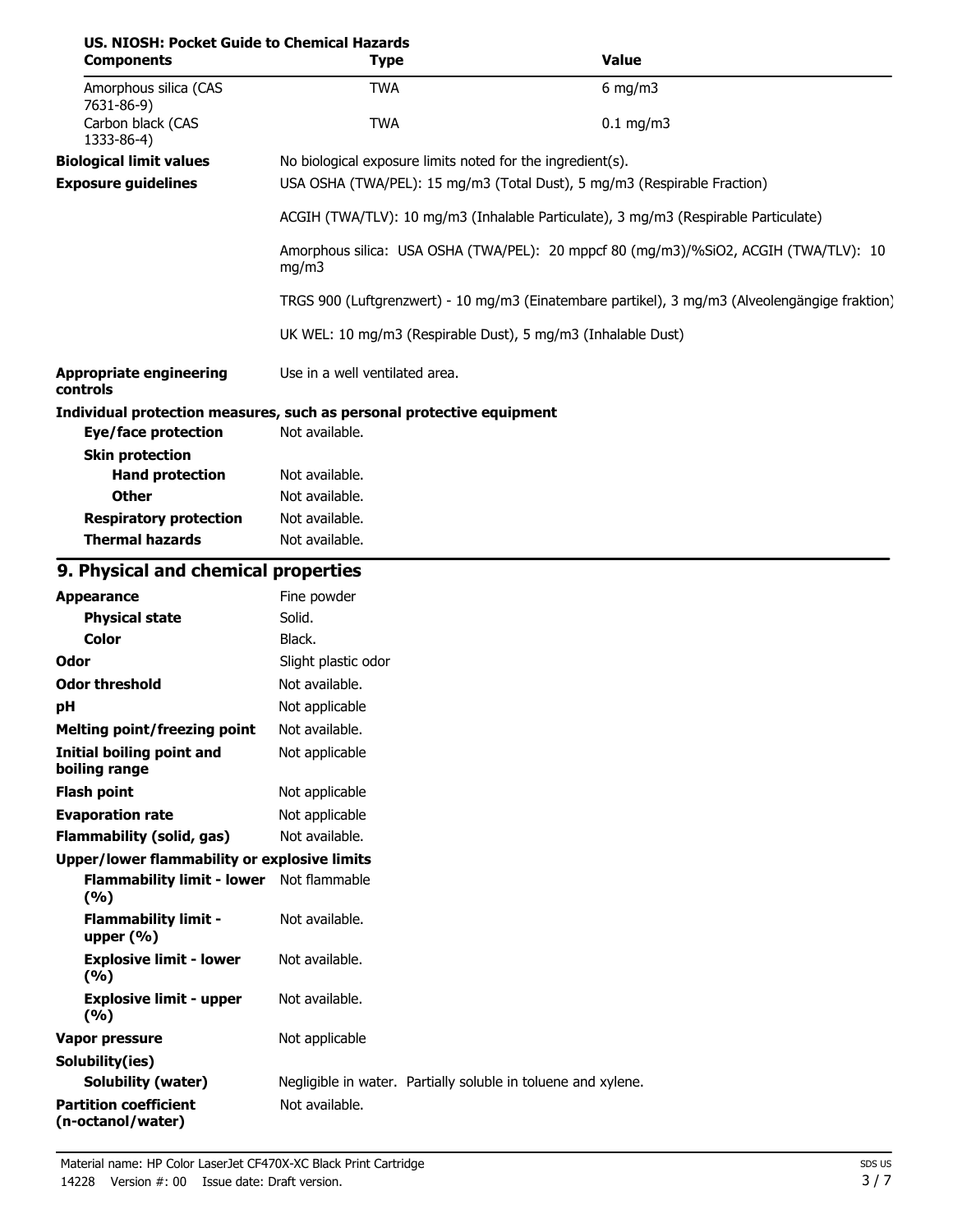| Not applicable             |
|----------------------------|
| $>$ 392 °F ( $>$ 200 °C)   |
| Not applicable             |
|                            |
| 0 % estimated              |
| 176 - 266 °F (80 - 130 °C) |
| $1 - 1.2$                  |
|                            |

## **10. Stability and reactivity**

| <b>Reactivity</b>                            | Not available.                          |
|----------------------------------------------|-----------------------------------------|
| <b>Chemical stability</b>                    | Stable under normal storage conditions. |
| <b>Possibility of hazardous</b><br>reactions | Will not occur.                         |
| <b>Conditions to avoid</b>                   | Imaging Drum: Exposure to light         |
| Incompatible materials                       | Strong oxidizers                        |
| <b>Hazardous decomposition</b><br>products   | Carbon monoxide and carbon dioxide.     |

## **11. Toxicological information**

| Symptoms related to the<br>physical, chemical and<br>toxicological characteristics                    | Not available.                                                                                                                                                                                                                                                                                                                                                                                                                                                                                                                                                                       |  |
|-------------------------------------------------------------------------------------------------------|--------------------------------------------------------------------------------------------------------------------------------------------------------------------------------------------------------------------------------------------------------------------------------------------------------------------------------------------------------------------------------------------------------------------------------------------------------------------------------------------------------------------------------------------------------------------------------------|--|
| <b>Information on toxicological effects</b>                                                           |                                                                                                                                                                                                                                                                                                                                                                                                                                                                                                                                                                                      |  |
| <b>Acute toxicity</b>                                                                                 | Based on available data, the classification criteria are not met.                                                                                                                                                                                                                                                                                                                                                                                                                                                                                                                    |  |
| <b>Skin corrosion/irritation</b>                                                                      | Based on available data, the classification criteria are not met.                                                                                                                                                                                                                                                                                                                                                                                                                                                                                                                    |  |
| Serious eye damage/eye<br>irritation                                                                  | Based on available data, the classification criteria are not met.                                                                                                                                                                                                                                                                                                                                                                                                                                                                                                                    |  |
| Respiratory or skin sensitization                                                                     |                                                                                                                                                                                                                                                                                                                                                                                                                                                                                                                                                                                      |  |
| <b>Respiratory sensitization</b>                                                                      | Based on available data, the classification criteria are not met.                                                                                                                                                                                                                                                                                                                                                                                                                                                                                                                    |  |
| <b>Skin sensitization</b>                                                                             | Based on available data, the classification criteria are not met.                                                                                                                                                                                                                                                                                                                                                                                                                                                                                                                    |  |
| <b>Germ cell mutagenicity</b>                                                                         | Negative, does not indicate mutagenic potential (Ames Test: Salmonella typhimurium)<br>Based on available data, the classification criteria are not met.                                                                                                                                                                                                                                                                                                                                                                                                                             |  |
| <b>Carcinogenicity</b>                                                                                | Based on available data, the classification criteria are not met.                                                                                                                                                                                                                                                                                                                                                                                                                                                                                                                    |  |
|                                                                                                       | Carbon black is classified as a carcinogen by the IARC (possibly carcinogenic to humans, Group<br>2B) and by the State of California under Proposition 65. In their evaluations of carbon black, both<br>organizations indicate that exposure to carbon black, per se, does not occur when it remains<br>bound within a product matrix, specifically, rubber, ink, or paint. Carbon black is present only in a<br>bound form in this preparation. None of the other ingredients in this preparation are classified as<br>carcinogens according to ACGIH, EU, IARC, MAK, NTP or OSHA. |  |
|                                                                                                       | <b>IARC Monographs. Overall Evaluation of Carcinogenicity</b>                                                                                                                                                                                                                                                                                                                                                                                                                                                                                                                        |  |
| Amorphous silica (CAS 7631-86-9)<br>Carbon black (CAS 1333-86-4)<br>Titanium dioxide (CAS 13463-67-7) | 3 Not classifiable as to carcinogenicity to humans.<br>2B Possibly carcinogenic to humans.<br>2B Possibly carcinogenic to humans.                                                                                                                                                                                                                                                                                                                                                                                                                                                    |  |
| <b>Reproductive toxicity</b>                                                                          | Based on available data, the classification criteria are not met.                                                                                                                                                                                                                                                                                                                                                                                                                                                                                                                    |  |
| Specific target organ toxicity<br>- single exposure                                                   | Based on available data, the classification criteria are not met.                                                                                                                                                                                                                                                                                                                                                                                                                                                                                                                    |  |
| Specific target organ toxicity<br>- repeated exposure                                                 | Based on available data, the classification criteria are not met.                                                                                                                                                                                                                                                                                                                                                                                                                                                                                                                    |  |
| <b>Aspiration hazard</b>                                                                              | Based on available data, the classification criteria are not met.                                                                                                                                                                                                                                                                                                                                                                                                                                                                                                                    |  |
| <b>Further information</b>                                                                            | Complete toxicity data are not available for this specific formulation<br>Refer to Section 2 for potential health effects and Section 4 for first aid measures.                                                                                                                                                                                                                                                                                                                                                                                                                      |  |
|                                                                                                       |                                                                                                                                                                                                                                                                                                                                                                                                                                                                                                                                                                                      |  |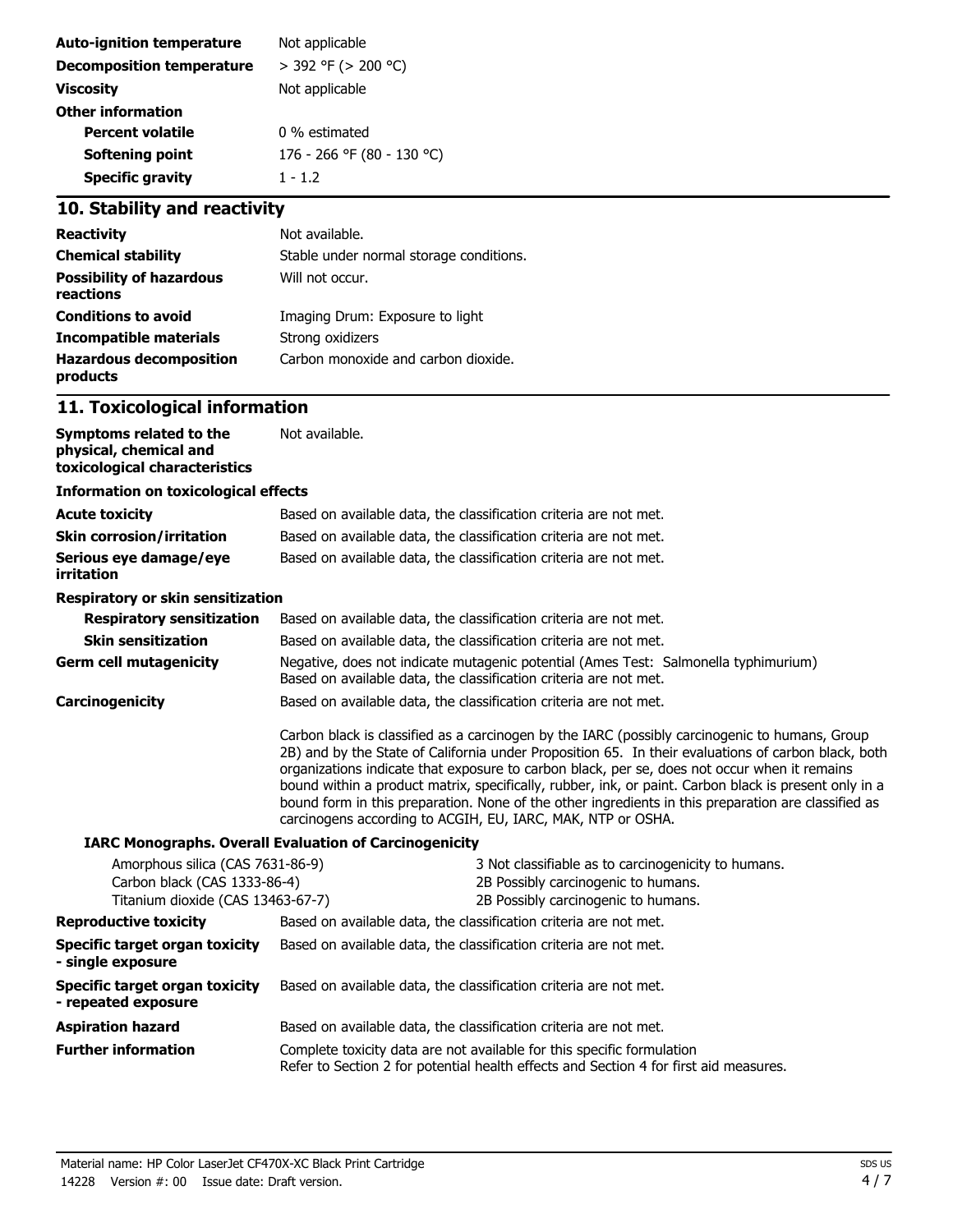| <b>Components</b>                                                       | <b>Species</b>                                                                                                                                                                                                               |                                                                                                | <b>Test Results</b>     |  |
|-------------------------------------------------------------------------|------------------------------------------------------------------------------------------------------------------------------------------------------------------------------------------------------------------------------|------------------------------------------------------------------------------------------------|-------------------------|--|
| Amorphous silica (CAS 7631-86-9)                                        |                                                                                                                                                                                                                              |                                                                                                |                         |  |
| <b>Acute</b>                                                            |                                                                                                                                                                                                                              |                                                                                                |                         |  |
| <b>Oral</b>                                                             |                                                                                                                                                                                                                              |                                                                                                |                         |  |
| LD50                                                                    | Mouse                                                                                                                                                                                                                        |                                                                                                | $>15000$ mg/kg          |  |
|                                                                         | Rat                                                                                                                                                                                                                          |                                                                                                | > 22500 mg/kg           |  |
| Carbon black (CAS 1333-86-4)                                            |                                                                                                                                                                                                                              |                                                                                                |                         |  |
| <b>Acute</b>                                                            |                                                                                                                                                                                                                              |                                                                                                |                         |  |
| <b>Oral</b>                                                             |                                                                                                                                                                                                                              |                                                                                                |                         |  |
| LD50                                                                    | Rat                                                                                                                                                                                                                          |                                                                                                | > 8000 mg/kg            |  |
| 12. Ecological information                                              |                                                                                                                                                                                                                              |                                                                                                |                         |  |
| <b>Ecotoxicity</b>                                                      |                                                                                                                                                                                                                              |                                                                                                |                         |  |
| <b>Product</b>                                                          |                                                                                                                                                                                                                              | <b>Species</b>                                                                                 | <b>Test Results</b>     |  |
| HP Color LaserJet CF470X-XC Black Print Cartridge                       |                                                                                                                                                                                                                              |                                                                                                |                         |  |
| <b>Aquatic</b>                                                          |                                                                                                                                                                                                                              |                                                                                                |                         |  |
| Algae                                                                   | ErC50                                                                                                                                                                                                                        | Algae                                                                                          | $> 100$ mg/l, 72 Hours  |  |
| Crustacea                                                               | EC <sub>50</sub>                                                                                                                                                                                                             | Crustacea                                                                                      | $> 100$ mg/l, 48 Hours  |  |
| <b>Fish</b>                                                             | <b>LC50</b>                                                                                                                                                                                                                  | Fish                                                                                           | > 100 mg/l, 96 Hours    |  |
| <b>Components</b>                                                       |                                                                                                                                                                                                                              | <b>Species</b>                                                                                 | <b>Test Results</b>     |  |
| Titanium dioxide (CAS 13463-67-7)                                       |                                                                                                                                                                                                                              |                                                                                                |                         |  |
| <b>Aquatic</b>                                                          |                                                                                                                                                                                                                              |                                                                                                |                         |  |
| Crustacea                                                               | <b>EC50</b>                                                                                                                                                                                                                  | Water flea (Daphnia magna)                                                                     | > 1000 mg/l, 48 hours   |  |
| <b>Fish</b>                                                             | LC50                                                                                                                                                                                                                         | Mummichog (Fundulus heteroclitus)                                                              | $> 1000$ mg/l, 96 hours |  |
|                                                                         |                                                                                                                                                                                                                              |                                                                                                |                         |  |
| <b>Persistence and degradability</b>                                    | Not available.                                                                                                                                                                                                               |                                                                                                |                         |  |
| <b>Bioaccumulative potential</b>                                        | Not available.<br>Not available.                                                                                                                                                                                             |                                                                                                |                         |  |
| <b>Mobility in soil</b><br><b>Other adverse effects</b>                 | Not available.                                                                                                                                                                                                               |                                                                                                |                         |  |
|                                                                         |                                                                                                                                                                                                                              |                                                                                                |                         |  |
| 13. Disposal considerations                                             |                                                                                                                                                                                                                              |                                                                                                |                         |  |
| <b>Disposal instructions</b>                                            | Do not shred toner cartridge, unless dust-explosion prevention measures are taken. Finely<br>dispersed particles may form explosive mixtures in air. Dispose of in compliance with federal, state,<br>and local regulations. |                                                                                                |                         |  |
|                                                                         |                                                                                                                                                                                                                              |                                                                                                |                         |  |
|                                                                         | HP's Planet Partners (trademark) supplies recycling program enables simple, convenient recycling of<br>HP original inkjet and LaserJet supplies. For more information and to determine if this service is                    |                                                                                                |                         |  |
|                                                                         |                                                                                                                                                                                                                              | available in your location, please visit http://www.hp.com/recycle.                            |                         |  |
| 14. Transport information                                               |                                                                                                                                                                                                                              |                                                                                                |                         |  |
| <b>Further information</b>                                              |                                                                                                                                                                                                                              | Not a dangerous good under DOT, IATA, ADR, IMDG, or RID.                                       |                         |  |
| 15. Regulatory information                                              |                                                                                                                                                                                                                              |                                                                                                |                         |  |
| <b>US federal regulations</b>                                           | under TSCA.                                                                                                                                                                                                                  | US EPA TSCA Inventory: All chemical substances in this product comply with all rules or orders |                         |  |
| TSCA Section 12(b) Export Notification (40 CFR 707, Subpt. D)           |                                                                                                                                                                                                                              |                                                                                                |                         |  |
| Not regulated.<br><b>CERCLA Hazardous Substance List (40 CFR 302.4)</b> |                                                                                                                                                                                                                              |                                                                                                |                         |  |
| Not listed.<br><b>SARA 304 Emergency release notification</b>           |                                                                                                                                                                                                                              |                                                                                                |                         |  |
| Not regulated.                                                          |                                                                                                                                                                                                                              |                                                                                                |                         |  |
| Not listed.                                                             |                                                                                                                                                                                                                              | OSHA Specifically Regulated Substances (29 CFR 1910.1001-1050)                                 |                         |  |
|                                                                         |                                                                                                                                                                                                                              |                                                                                                |                         |  |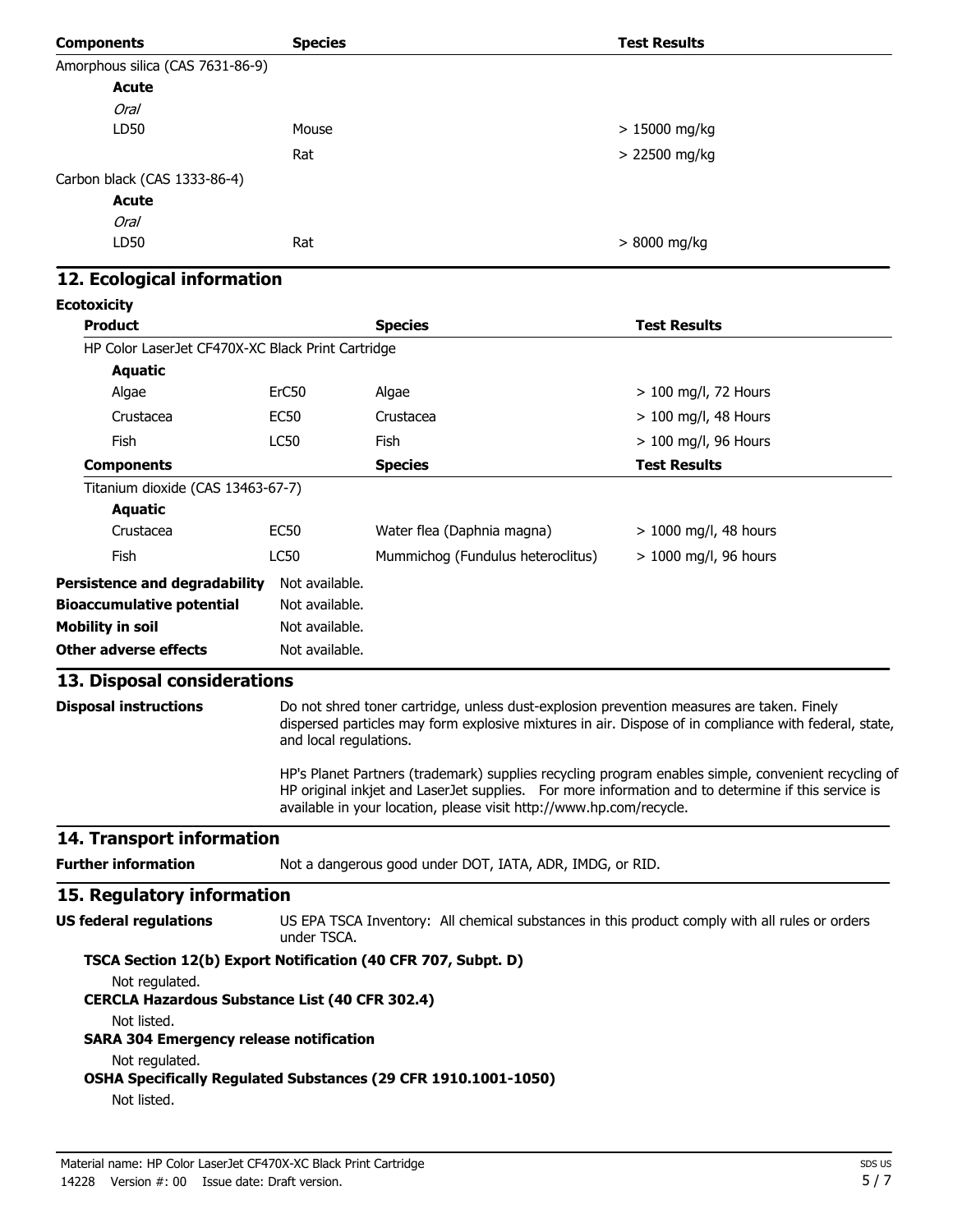|                                                  | <b>Superfund Amendments and Reauthorization Act of 1986 (SARA)</b>                                                                                                                                                                                                                                                                                                                                                                                                                                                   |  |  |
|--------------------------------------------------|----------------------------------------------------------------------------------------------------------------------------------------------------------------------------------------------------------------------------------------------------------------------------------------------------------------------------------------------------------------------------------------------------------------------------------------------------------------------------------------------------------------------|--|--|
| <b>Hazard categories</b>                         | Immediate Hazard - No                                                                                                                                                                                                                                                                                                                                                                                                                                                                                                |  |  |
|                                                  | Delayed Hazard - No                                                                                                                                                                                                                                                                                                                                                                                                                                                                                                  |  |  |
|                                                  | Fire Hazard - No                                                                                                                                                                                                                                                                                                                                                                                                                                                                                                     |  |  |
|                                                  | Pressure Hazard - No                                                                                                                                                                                                                                                                                                                                                                                                                                                                                                 |  |  |
|                                                  | Reactivity Hazard - No                                                                                                                                                                                                                                                                                                                                                                                                                                                                                               |  |  |
| <b>SARA 302 Extremely hazardous substance</b>    |                                                                                                                                                                                                                                                                                                                                                                                                                                                                                                                      |  |  |
| Not listed.                                      |                                                                                                                                                                                                                                                                                                                                                                                                                                                                                                                      |  |  |
| <b>SARA 311/312</b><br><b>Hazardous chemical</b> | No                                                                                                                                                                                                                                                                                                                                                                                                                                                                                                                   |  |  |
| <b>Other federal regulations</b>                 |                                                                                                                                                                                                                                                                                                                                                                                                                                                                                                                      |  |  |
| <b>Safe Drinking Water Act</b><br>(SDWA)         | Not regulated.                                                                                                                                                                                                                                                                                                                                                                                                                                                                                                       |  |  |
| <b>US state regulations</b>                      |                                                                                                                                                                                                                                                                                                                                                                                                                                                                                                                      |  |  |
| <b>US. Massachusetts RTK - Substance List</b>    |                                                                                                                                                                                                                                                                                                                                                                                                                                                                                                                      |  |  |
| Amorphous silica (CAS 7631-86-9)                 |                                                                                                                                                                                                                                                                                                                                                                                                                                                                                                                      |  |  |
| Carbon black (CAS 1333-86-4)                     |                                                                                                                                                                                                                                                                                                                                                                                                                                                                                                                      |  |  |
| Titanium dioxide (CAS 13463-67-7)                |                                                                                                                                                                                                                                                                                                                                                                                                                                                                                                                      |  |  |
|                                                  | US. New Jersey Worker and Community Right-to-Know Act                                                                                                                                                                                                                                                                                                                                                                                                                                                                |  |  |
| Carbon black (CAS 1333-86-4)                     |                                                                                                                                                                                                                                                                                                                                                                                                                                                                                                                      |  |  |
| Titanium dioxide (CAS 13463-67-7)                | US. Pennsylvania Worker and Community Right-to-Know Law                                                                                                                                                                                                                                                                                                                                                                                                                                                              |  |  |
| Amorphous silica (CAS 7631-86-9)                 |                                                                                                                                                                                                                                                                                                                                                                                                                                                                                                                      |  |  |
| Carbon black (CAS 1333-86-4)                     |                                                                                                                                                                                                                                                                                                                                                                                                                                                                                                                      |  |  |
| Titanium dioxide (CAS 13463-67-7)                |                                                                                                                                                                                                                                                                                                                                                                                                                                                                                                                      |  |  |
| <b>US. Rhode Island RTK</b>                      |                                                                                                                                                                                                                                                                                                                                                                                                                                                                                                                      |  |  |
| Not regulated.                                   |                                                                                                                                                                                                                                                                                                                                                                                                                                                                                                                      |  |  |
| <b>US. California Proposition 65</b>             |                                                                                                                                                                                                                                                                                                                                                                                                                                                                                                                      |  |  |
|                                                  | US - California Proposition 65 - CRT: Listed date/Carcinogenic substance                                                                                                                                                                                                                                                                                                                                                                                                                                             |  |  |
|                                                  | CARBON BLACK (AIRBORNE, UNBOUND PARTICLES Listed: February 21, 2003                                                                                                                                                                                                                                                                                                                                                                                                                                                  |  |  |
|                                                  | OF RESPIRABLE SIZE [<= 10 MICROMETERS]) (CAS                                                                                                                                                                                                                                                                                                                                                                                                                                                                         |  |  |
| 1333-86-4)                                       |                                                                                                                                                                                                                                                                                                                                                                                                                                                                                                                      |  |  |
|                                                  | TITANIUM DIOXIDE (AIRBORNE, UNBOUND<br>Listed: September 2, 2011<br>PARTICLES OF RESPIRABLE SIZE) (CAS 13463-67-7)                                                                                                                                                                                                                                                                                                                                                                                                   |  |  |
|                                                  | All chemical substances in this HP product have been notified or are exempt from notification under                                                                                                                                                                                                                                                                                                                                                                                                                  |  |  |
| <b>Regulatory information</b>                    | chemical substances notification laws in the following countries: US (TSCA), EU (EINECS/ELINCS),<br>Switzerland, Canada (DSL/NDSL), Australia, Japan, Philippines, South Korea, New Zealand, and<br>China.                                                                                                                                                                                                                                                                                                           |  |  |
|                                                  | 16. Other information, including date of preparation or last revision                                                                                                                                                                                                                                                                                                                                                                                                                                                |  |  |
| <b>Issue date</b>                                | Draft version.                                                                                                                                                                                                                                                                                                                                                                                                                                                                                                       |  |  |
| <b>Version #</b>                                 | Draft version.                                                                                                                                                                                                                                                                                                                                                                                                                                                                                                       |  |  |
| <b>Disclaimer</b>                                | This Safety Data Sheet document is provided without charge to customers of HP. Data is the most<br>current known to HP at the time of preparation of this document and is believed to be accurate. It<br>should not be construed as guaranteeing specific properties of the products as described or<br>suitability for a particular application. This document was prepared to the requirements of the<br>jurisdiction specified in Section 1 above and may not meet regulatory requirements in other<br>countries. |  |  |
| <b>Manufacturer information</b>                  | HP Inc.<br>11311 Chinden Boulevard<br>Boise, ID 83714 USA                                                                                                                                                                                                                                                                                                                                                                                                                                                            |  |  |

(Direct) 1-503-494-7199

(Toll-free within the US) 1-800-457-4209